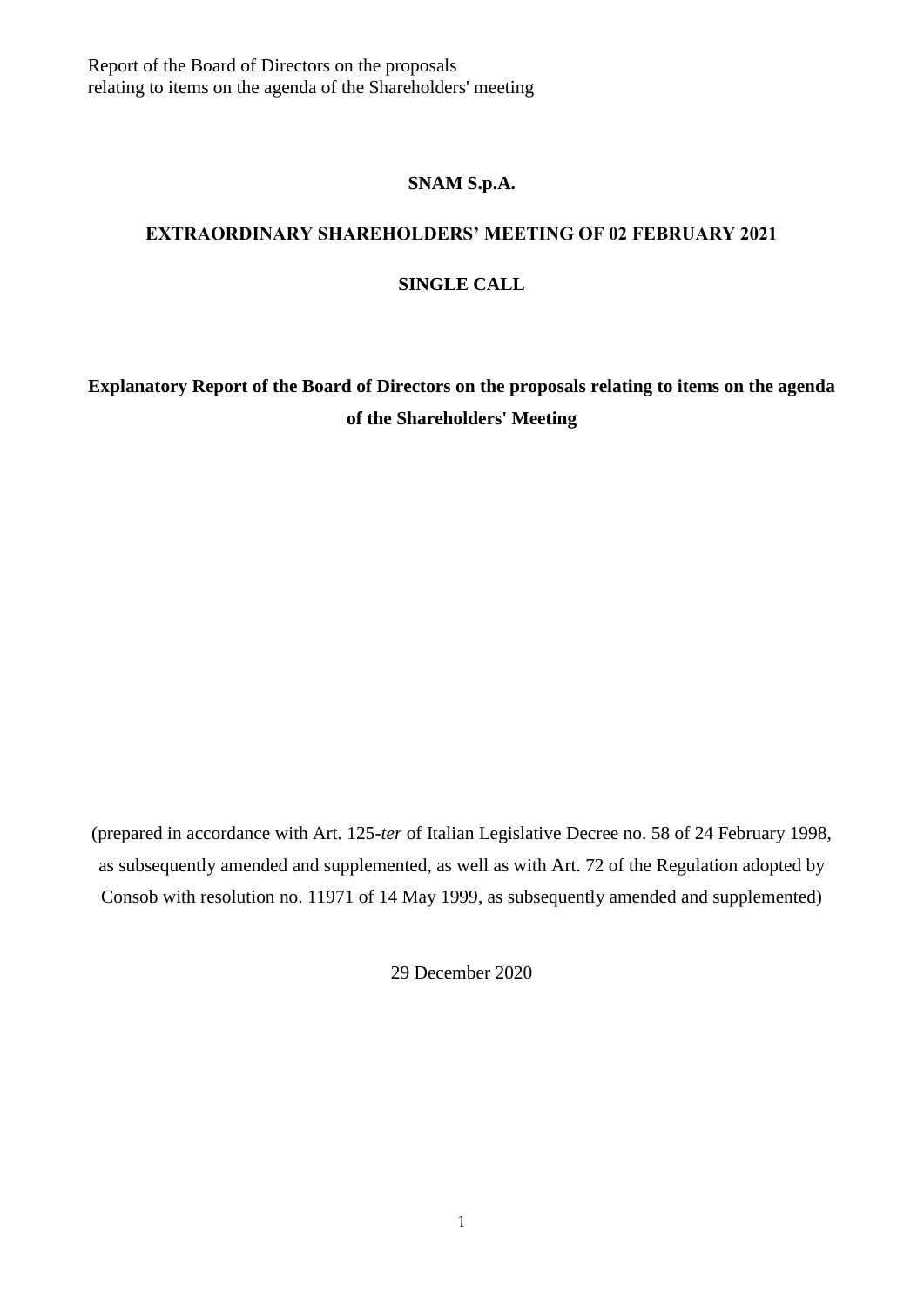| 1. |                                                              | Amendments to the Bylaws as per the first item on the agenda                              | $\overline{\mathbf{4}}$  |
|----|--------------------------------------------------------------|-------------------------------------------------------------------------------------------|--------------------------|
|    | 1.1                                                          | Inclusion in the Bylaws of the corporate purpose and the pursuit                          |                          |
|    |                                                              | of sustainable success                                                                    | $\overline{\mathcal{A}}$ |
|    | 1.2                                                          | Adaptation and supplement of the corporate purpose                                        | 5                        |
|    | 1.3                                                          | Comparative text of the clauses of the Bylaws                                             | 6                        |
|    | 1.4                                                          | Assessment of the Board of Directors on whether or not the right<br>of withdrawal applies | 9                        |
|    | 1.5                                                          | Conditions to which the effect of the resolution approving the                            |                          |
|    |                                                              | amendments to the Bylaws as per the first item on the agenda is                           |                          |
|    |                                                              | subject                                                                                   | 12                       |
|    | 1.6                                                          | Proposed resolution on the first item on the agenda                                       | 14                       |
| 2. |                                                              | Amendments to the Bylaws as per the second item on the agenda                             | 17                       |
|    | 2.1                                                          | Proposal to eliminate the necessary authorisation of the                                  |                          |
|    |                                                              | shareholders' meeting for the disposal, contribution, leasing,                            |                          |
|    |                                                              | usufruct and any other act of disposal, including those that apply                        |                          |
|    |                                                              | to joint ventures, or subject to business restrictions or strategiclly                    |                          |
|    |                                                              | relevant business units involving gas transportation or dispatching                       |                          |
|    |                                                              | activity.                                                                                 | 17                       |
|    | 2.2                                                          | Comparative text of the clauses of the Bylaws                                             | 19                       |
|    | 2.3                                                          | Assessment of the Board of Directors on whether or not the right                          |                          |
|    |                                                              | of withdrawal applies                                                                     | 20                       |
|    | 2.4                                                          | Proposed resolution on the second item on the agenda                                      | 20                       |
| 3. | Amendments to the Bylaws as per the third item on the agenda |                                                                                           |                          |
|    | 3.1                                                          | Amendments to the Bylaws on gender balance                                                | 22                       |
|    | 3.2                                                          | Comparative text of the clauses of the Bylaws                                             | 23                       |
|    | 3.3                                                          | Assessment of the Board of Directors on whether or not the right                          |                          |
|    |                                                              | of withdrawal applies                                                                     | 27                       |
|    | 3.4                                                          | Proposed resolution on the third item on the agenda                                       | 27                       |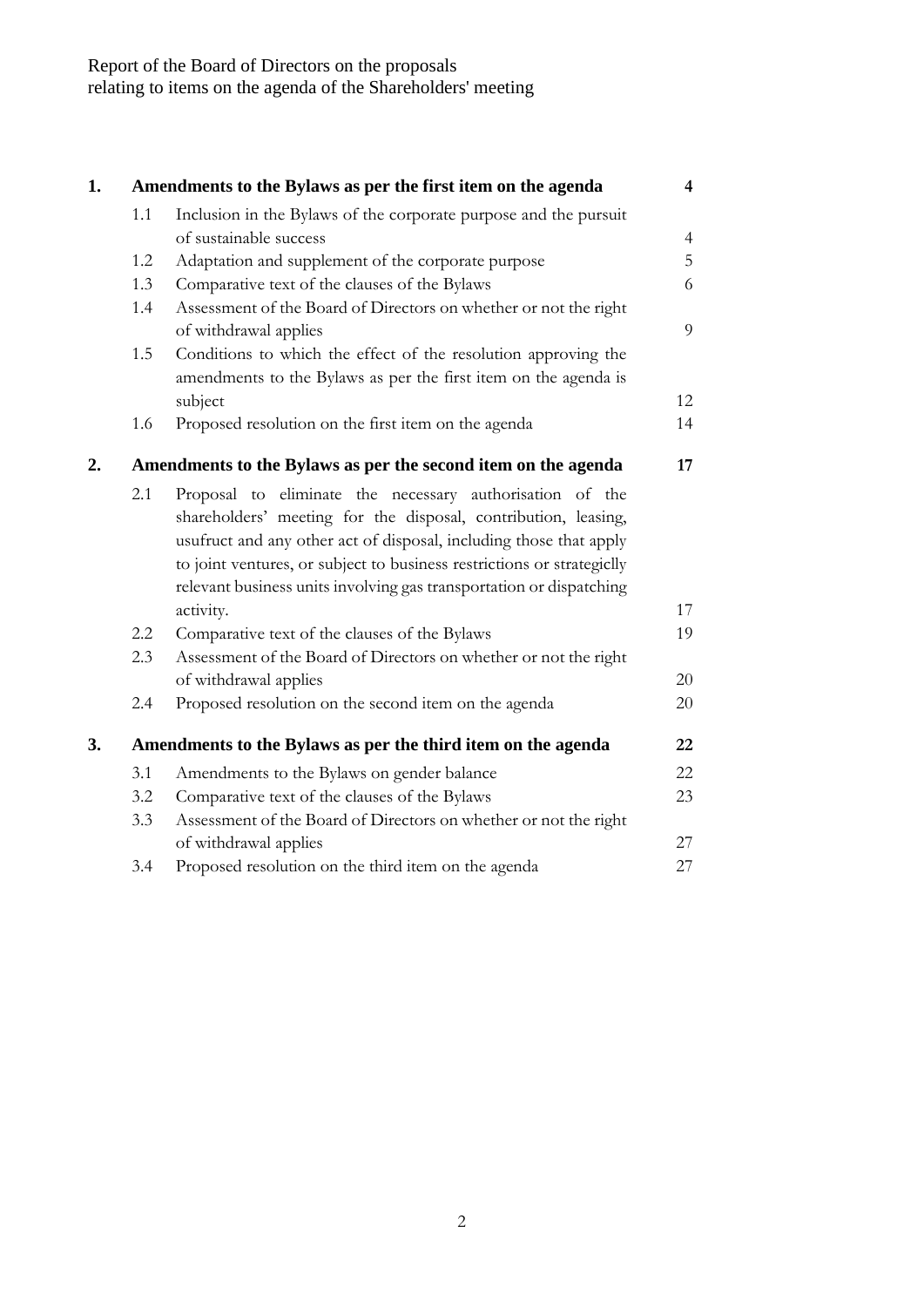Dear Shareholders,

You have been convened to a shareholders' meeting to be held on 02 February 2021, on single call, to resolve, in an extraordinary session, on the following items on the agenda:

#### **Agenda:**

- 1. Proposed amendment to article 2 of the company Bylaws. Related and consequent resolutions.
- 2. Proposed amendment to article 12 of the company Bylaws. Related and consequent resolutions.
- 3. Proposed amendment to article 13 and article 24 of the company Bylaws. Related and consequent resolutions.

The Board of Directors of Snam S.p.A. ("**Snam**" or the "**Company**") has prepared this explanatory report in accordance with Art. 125-*ter* of Italian Legislative Decree no. 58/1998, as subsequently amended (the "**Consolidated Law on Finance**") and Art. 72 of the Regulation adopted by Consob Resolution no. 11971/1999, as subsequently amended (the "**Issuers' Regulations**") and in compliance with scheme 3 of Annex 3A of said Issuers' Regulations (the "**Explanatory Report**"), in order to present the Company's Shareholders' Meeting with the proposed resolutions on the items of the agenda relative to the amendment of Articles 2, 12, 13 and 24 of Snam's Bylaws (the "**Bylaws**").

In accordance with applicable legislation, this Explanatory Report sets forth the proposed amendments to the Bylaws for adoption, and the related reasons for such, offering, by way of comparison, the text of the current articles of the Bylaws and, in the adjacent column, the proposed amendments to be made.

This Explanatory Report is made available to the public in compliance with the legal terms and in the way established by applicable rules and regulations; it is also available for consultation on Snam's website [\(www.snam.it\)](http://www.snam.it/).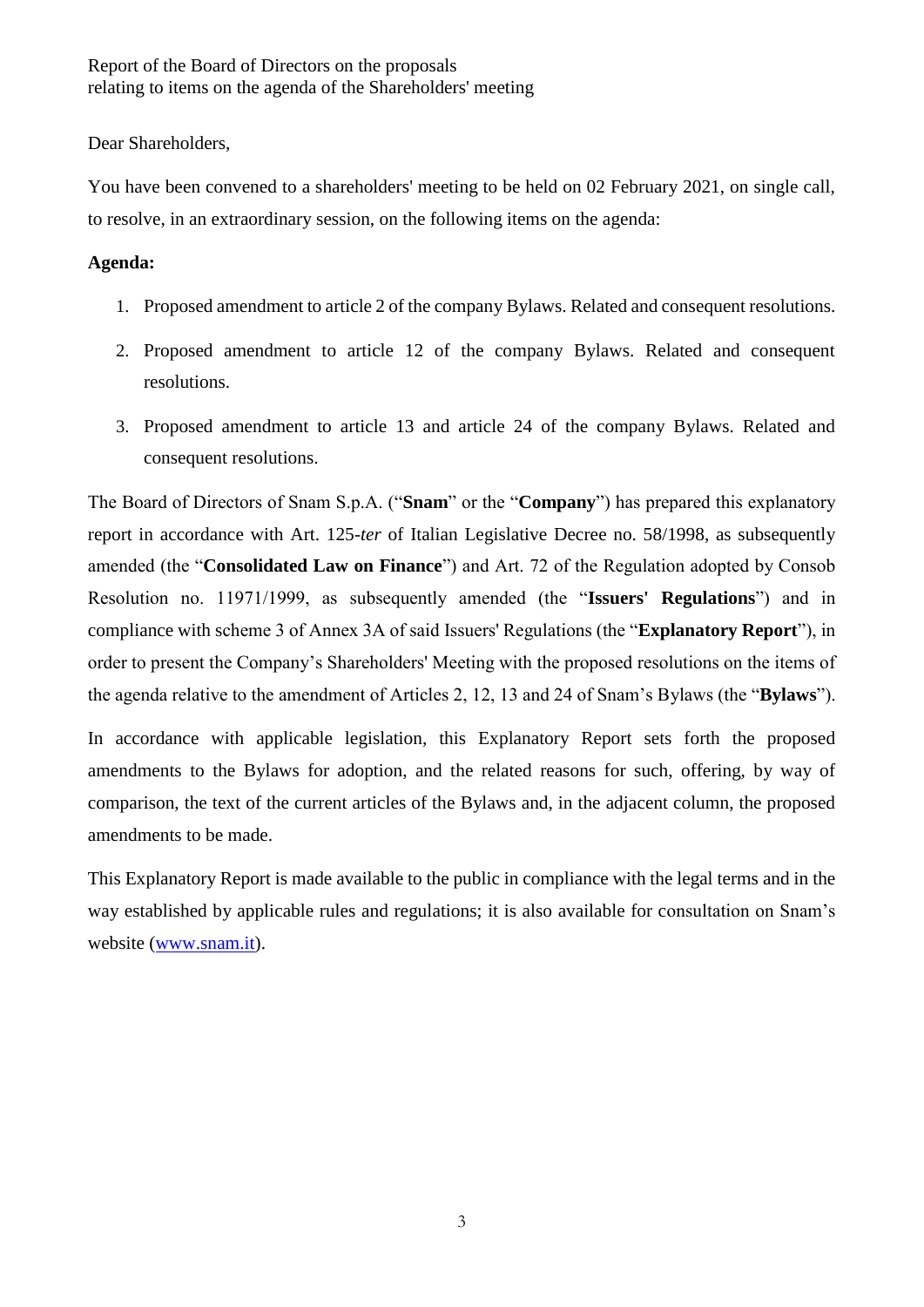### <span id="page-3-0"></span>**1. Amendments to the Bylaws as per the first item on the agenda**

### <span id="page-3-1"></span>*1.1 Inclusion in the Bylaws of the corporate purpose and the pursuit of sustainable success*

During the meeting held on 28 December 2020, the Company's Board of Directors resolved to submit to the approval of the Shareholders' Meeting the proposed introduction of a new first subsection under Article 2 of the Bylaws, in order to acknowledge:

- the Company's commitment to "*fostering the energy transition towards forms of use of the energy resources and sources that are compatible with environmental protection and the progressive decarbonisation*";
- the principle of the pursuit of sustainable success amongst the purposes that must be pursued within the Company's business, through long-term value creation to benefit shareholders and, at the same time, the promotion of the satisfaction of the interests of the relevant Company's stakeholders; and
- Snam's corporate purpose, "Energy to inspire the world".

The inclusion of Snam's corporate purpose in the Bylaws aims to strengthen Snam's commitment to fostering the energy transition. As disclosed to the market, in fact, Snam has decided to further strengthen and substantiate its commitment through the definition of a plan aimed at achieving its objective of carbon neutrality in 2040 and make the most of the opportunities offered up by the energy transition (for more information, see the press release published on 25 November 2020, available on Snam's website, at [www.snam.it/it/media/comunicati-stampa/2020\)](http://www.snam.it/it/media/comunicati-stampa/2020).

The attribution of an organisational importance to the pursuit of the company's "*sustainability*" objectives will guide Snam's business and that of the group it heads in the creation of long-term value to the benefit of shareholders amidst a context that, at the same time, will aim to preserve the interests of the relevant Company's stakeholders. This is also in line with the Company's commitment to integrate Environmental, Social and Governance factors into its strategic choices.

These proposed amendments to the Bylaws are in line with the recommendations of the new Borsa Italiana S.p.A. Code of Corporate Governance (approved in January 2020 and applicable starting FY 2021), whereby "*the administrative body guides the company in pursuing its sustainable success*", which "*takes the form of long-term value creation to benefit shareholders, taking into account the interests of other stakeholders relevant for the company*" (envisages Article 1, par. I.).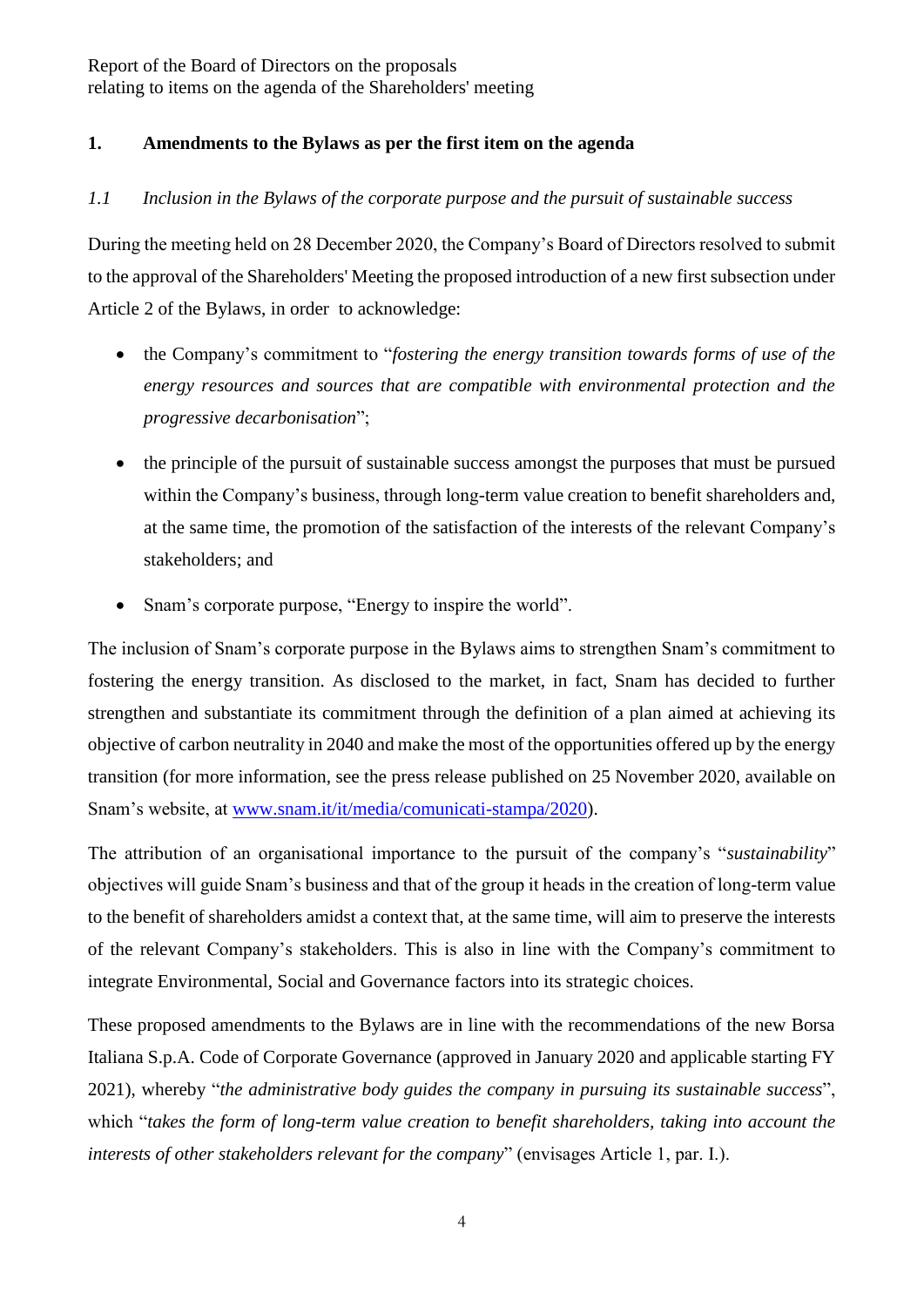The transposition of these purposes is also consistent with the evolution of the law governing major listed companies, both in European regulations governing the CSR Report  $\binom{A}{k}$  – which has introduced specific information obligations regarding "*environmental, social and staff-related topics, human rights and the fight against corruption*" –, and in those encouraging long-term shareholder engagement ( **2** ), the aim of which is to "*contribute towards the long-term sustainability of EU companies, creating conditions fit for shareholders and improving the cross-border exercise of voting rights, heightening the efficiency of the investment chain to contribute towards growth, the creation of jobs and the competitiveness of the EU*".

The regulations described above have led, in Italy, to the adoption of a new Art. 123-*ter*, subsection 3-*bis* of the Consolidated Law on Finance, which calls for indications on the "*long-term interests*" and the "*sustainability of the company*" to be included in the Report on remuneration policy and compensation paid, as well as the inclusion in the Consolidated Law on Finance of a whole section on the "*Transparency of institutional investors, asset managers and consultants on voting matters*" (Section I-*ter*, from Art. 124-*quater* to Art. 124-*novies*).

#### <span id="page-4-0"></span>*1.2 Adaptation and supplement of the corporate purpose*

-

The Company's Board of Directors submits for the approval of the Shareholders' Meeting the proposal to reword the current first subsection of article 2 of the Bylaws – which, following approval of the proposal to introduce the corporate purpose and the pursuit of sustainable success referred to in the previous paragraph 1.1, will become the second subsection of Article 2 of the Bylaws – in order to indicate activities already currently performed by Snam (in particular in the liquefaction and processing sectors), also substituting the reference to hydrocarbons with a more general reference to gases, including liquefied gas (therefore independently from their composition).

The Board of Directors also proposes introducing a new subsection three of Article 2 of the Bylaws in order to extend the stated scope of activities making up the corporate purpose.

<sup>(</sup> **1** ) *See* Italian Legislative Decree no. 254 of 30 December 2016, which implemented Directive 2014/95/EU, amending Directive 2013/34/EU as regards disclosure of non-financial and diversity information by certain large undertakings and groups.

<sup>(</sup> **2** ) *See* Italian Legislative Decree no. 49 of 10 July 2019, incorporating into the Italian legal system Directive (EU) 2017/828 (the "Shareholders' Rights Directive II"), amending Directive 2007/36/EC as regards the encouragement of long-term shareholder engagement. In accordance with these regulations, institutional investors and asset managers must notify the public of an "*Engagement Policy*", which, amongst others, describes "*the methods by which they monitor investee companies on significant matters, including strategy, financial and non-financial results, risks, capital structure, social and environmental impact and corporate governance*" (Art. 124-*quinquies*, subsection 1, Consolidated Law on Finance).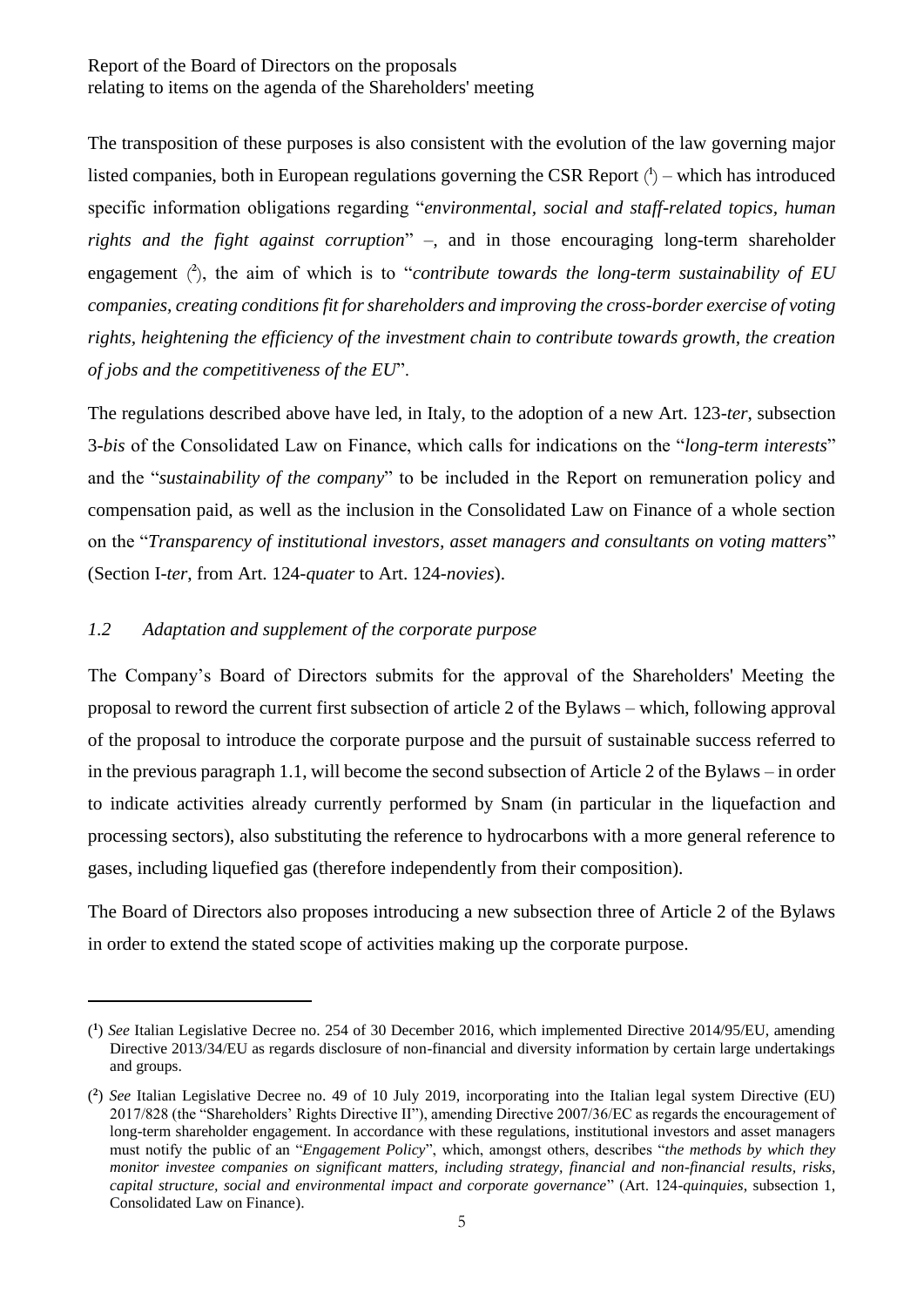More specifically, without prejudice to the exercise of the main businesses of gas transmission, dispatching, distribution, regasification and storage (with the express mention of liquefaction and processing too), the proposed amendment to the Bylaws submitted for approval by the Shareholders' Meeting aims to clearly identify alongside these businesses also the businesses involved in the energy transition, and is therefore consistent with:

- (i) the expected increase and development of initiatives in the energy transition segment; and
- (ii) the Company's corporate purpose and the pursuit of sustainable success, as recognised by the first subsection of Article 2 of the Bylaws.

The proposed amendment of the Bylaws therefore aims to expressly include in the corporate purpose (i) the construction and management of technologies and infrastructure relating to renewable energy sources (including biomethane and bio-LNG), hydrogen, sustainable mobility and natural resources; (ii) the production, sale and provision of services concerning renewable energy sources and hydrogen; and (iii) the provision of services and creation of works regarding energy efficiency in the public and private sector, in compliance with the applicable legislation and any concessions and/or authorisations required.

Snam's Board of Directors also intends to propose to the Shareholders' Meeting moving to a new fourth subsection of article 2 the Company's authorisation – currently contained in the first subsection of Article 2 – to carry out any economic activity having an instrumental, complementary or ancillary connection with one or more of the activities described above (as per the new second and third subsections of Article 2), and to complete operations deemed necessary or useful or in any case functional to the achievement of its corporate purpose or activities linked to the same.

As regards the additional proposed amendments to Article 2 of the Bylaws, the Company's Board of Directors underlines that these are purely formal amendments of the clause of the Bylaws, aiming to clarify or simplify the language or adapt the text to the new wording.

# <span id="page-5-0"></span>*1.3 Comparative text of the clauses of the Bylaws*

The table below shows the Articles of the Bylaws intended to be amended, comparing the current text with the text that would result upon adoption of the proposed amendments in the first item on the agenda of the Shareholders' Meeting (the text proposed for introduction is shown in bold print; the text crossed out is the text proposed for elimination).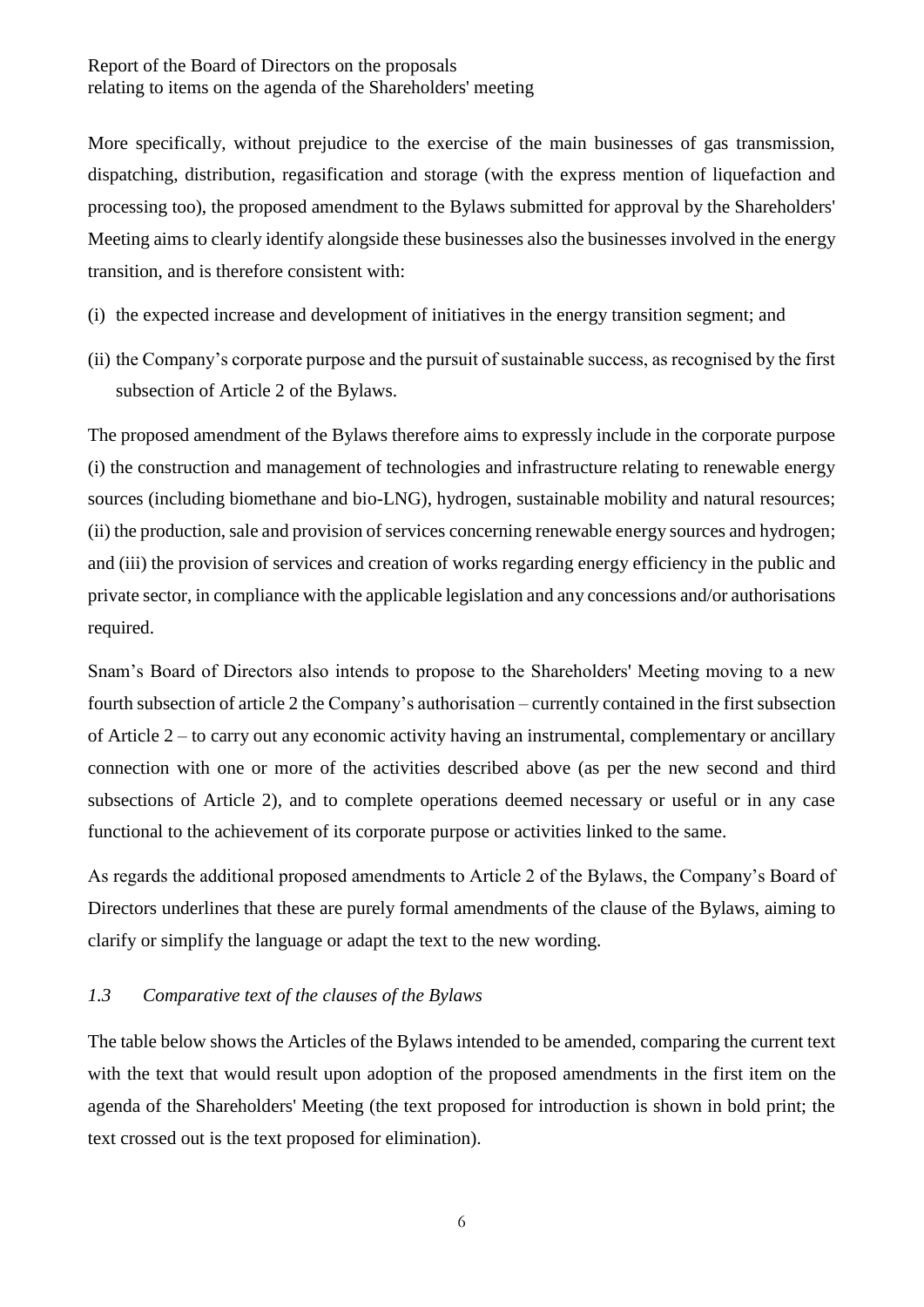| <b>Current text of the Bylaws</b>                                                                                                                                                                                                                                                                                                                                                                                                                                                                                                                                                                                                                                                                                                                                                      | New text of the Bylaws                                                                                                                                                                                                                                                                                                                                                                                                                                                                                                                                                                                                                                                                                                                                                                                                                                                                                                                                                               |
|----------------------------------------------------------------------------------------------------------------------------------------------------------------------------------------------------------------------------------------------------------------------------------------------------------------------------------------------------------------------------------------------------------------------------------------------------------------------------------------------------------------------------------------------------------------------------------------------------------------------------------------------------------------------------------------------------------------------------------------------------------------------------------------|--------------------------------------------------------------------------------------------------------------------------------------------------------------------------------------------------------------------------------------------------------------------------------------------------------------------------------------------------------------------------------------------------------------------------------------------------------------------------------------------------------------------------------------------------------------------------------------------------------------------------------------------------------------------------------------------------------------------------------------------------------------------------------------------------------------------------------------------------------------------------------------------------------------------------------------------------------------------------------------|
| <b>Article 2</b>                                                                                                                                                                                                                                                                                                                                                                                                                                                                                                                                                                                                                                                                                                                                                                       | <b>Article 2</b>                                                                                                                                                                                                                                                                                                                                                                                                                                                                                                                                                                                                                                                                                                                                                                                                                                                                                                                                                                     |
|                                                                                                                                                                                                                                                                                                                                                                                                                                                                                                                                                                                                                                                                                                                                                                                        | 2.1. The Company goes about its business with the<br>aim of fostering the energy transition towards<br>forms of use of the energy resources and sources<br>compatible<br>with<br>environmental<br>that<br>are<br>protection and the progressive decarbonisation<br>(Energy to inspire the world). To this end, the<br>Company goes about and organises its business<br>with the aim of pursuing sustainable success<br>through long-term value creation to benefit<br>shareholders, taking, into account the interests of<br>the other relevant stakeholders for the Company.                                                                                                                                                                                                                                                                                                                                                                                                        |
| 2.1 The corporate purpose shall be to exercise,<br>directly or indirectly, in Italy and abroad, including<br>through direct or indirect equity investments in<br>companies, entities or enterprises, regulated<br>activities involving transportation, dispatching,<br>regasification<br>and<br>distribution,<br>storage<br>of<br>hydrocarbons, as well as any other economic activity<br>that is linked through whatever degree of importance<br>to one or more of the activities mentioned above,<br>including the production of hydrocarbons associated<br>with activities for storage thereof, the storage of<br>other gases, the activity of energy metering, as well<br>as the management of organised gas markets; all in<br>observance of the concessions provided for by law. | 2.1 2.2 The corporate purpose shall be to exercise,<br>directly or indirectly, in Italy and abroad, including<br>through <del>direct or indirect</del> equity investments in<br>companies, entities or enterprises, in compliance<br>with the applicable legislation and any envisaged<br>concessions and/or authorisations, regulated or<br>unregulated activities involving transportation,<br>dispatching,<br>distribution,<br>regasification,<br>liquefaction, processing and storage of gas (also<br>liquefied gas) hydrocarbons, as well as any other<br>economic activity that is linked through whatever<br>degree of importance to one or more of the activities<br>mentioned above, including the production of gas<br>hydrocarbons associated with activities for storage<br>thereof, the storage of other gases, the activity of<br>energy metering, as well as the management of<br>organised gas markets; all in observance of the<br>concessions provided for by law. |
|                                                                                                                                                                                                                                                                                                                                                                                                                                                                                                                                                                                                                                                                                                                                                                                        | 2.3. Without prejudice to the main activities<br>referred to in the previous subsection 2 of this<br>article, the Company exercises, directly and/or<br>indirectly, in Italy and abroad, including through<br>equity investments in companies, entities or<br>enterprises, in compliance with the applicable<br>legislation and any envisaged concessions and/or<br>authorisations, business activities, regulated and<br>unregulated, in the energy transition sector, and<br>in particular:                                                                                                                                                                                                                                                                                                                                                                                                                                                                                        |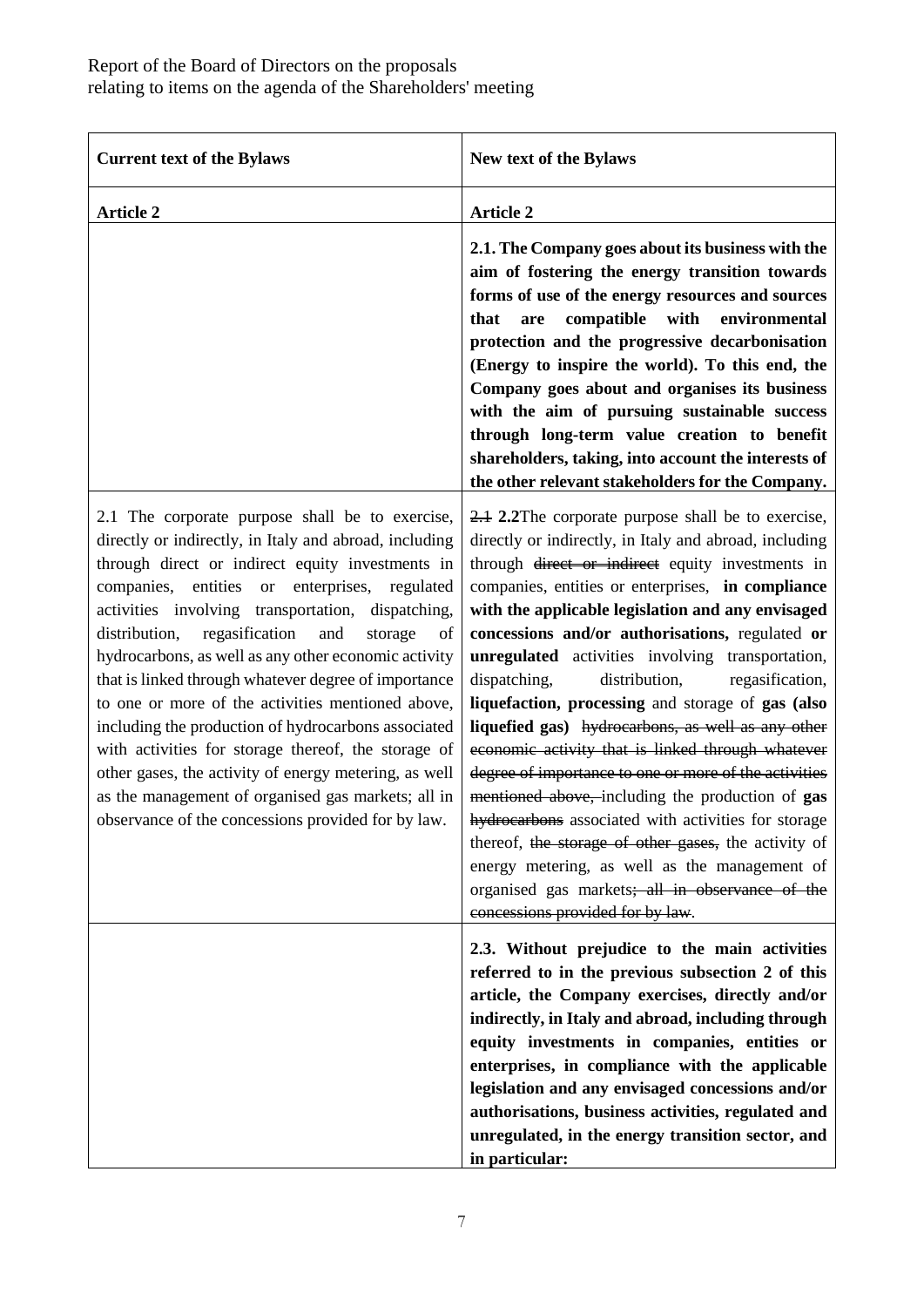|                                                                                                                                                                                                                                                                                                                                                                                                                                                                                                                                                                                                                                                                                                                                                                                        | the construction and management of<br>technologies and infrastructure relating to<br>renewable energy sources (including biomethane<br>and bio-LNG), hydrogen, sustainable mobility<br>and natural resources;<br>the production, sale and provision of<br>services concerning renewable energy sources<br>and hydrogen;<br>provision of services and creation of                                                                                                                                                                                                                                 |
|----------------------------------------------------------------------------------------------------------------------------------------------------------------------------------------------------------------------------------------------------------------------------------------------------------------------------------------------------------------------------------------------------------------------------------------------------------------------------------------------------------------------------------------------------------------------------------------------------------------------------------------------------------------------------------------------------------------------------------------------------------------------------------------|--------------------------------------------------------------------------------------------------------------------------------------------------------------------------------------------------------------------------------------------------------------------------------------------------------------------------------------------------------------------------------------------------------------------------------------------------------------------------------------------------------------------------------------------------------------------------------------------------|
|                                                                                                                                                                                                                                                                                                                                                                                                                                                                                                                                                                                                                                                                                                                                                                                        | works regarding energy efficiency in the public<br>and private sector.                                                                                                                                                                                                                                                                                                                                                                                                                                                                                                                           |
| 2.2 In order to carry out its purpose, the Company:                                                                                                                                                                                                                                                                                                                                                                                                                                                                                                                                                                                                                                                                                                                                    | 2.2. 2.4. In an instrumental way, in order to carry out<br>its purpose-The Company can carry out any<br>economic activity having an instrumental,<br>complementary or ancillary connection with one<br>or more of the activities described in subsections<br>2 and 3 of this article. The Company may also:                                                                                                                                                                                                                                                                                      |
| may perform all operations deemed necessary or<br>useful to pursue its company purpose; by way of<br>may<br>carry out industrial,<br>example, it<br>commercial, investment, real estate and financial<br>operations, pertaining to assets and liabilities, as<br>well as any activity that is related to the company<br>purpose, including scientific and technical<br>research and the acquisition of patents related<br>to activities carried out, as well as operations<br>for the study, design, construction, acquisition,<br>management and execution of complex systems<br>of transmission, infrastructure, viability, IT and<br>telecommunications, with the exception of<br>collection of public funds and the exercise of<br>activities governed by financial intermediation | may perform all operations deemed necessary or<br>useful to pursue or in any case functional to<br>pursuing the company purpose; by way of<br>through industrial, commercial,<br>example<br>investment, real estate and financial operations,<br>pertaining to assets and liabilities, after<br>obtaining any authorisations required by<br>applicable legislation, in any case with the<br>exclusion of financial activities involving the<br>public and the collection of public funds;<br>as well as perform any activity that is related to<br>the company purpose, including scientific and |
| regulations;                                                                                                                                                                                                                                                                                                                                                                                                                                                                                                                                                                                                                                                                                                                                                                           | technical research and the acquisition of patents<br>related to activities carried out, as well as<br>operations for the study, design, construction,<br>acquisition, management and execution of<br>complex systems of transmission, infrastructure,<br>viability, IT and telecommunications, with the<br>exception of collection of public funds and the<br>exercise of activities governed by financial<br>intermediation regulations;                                                                                                                                                        |
| shall carry out and oversee the technical,<br>industrial<br>financial<br>coordination<br>of<br>and                                                                                                                                                                                                                                                                                                                                                                                                                                                                                                                                                                                                                                                                                     | carry out and oversee the technical, industrial<br>$\blacksquare$<br>and financial coordination of subsidiaries, also                                                                                                                                                                                                                                                                                                                                                                                                                                                                            |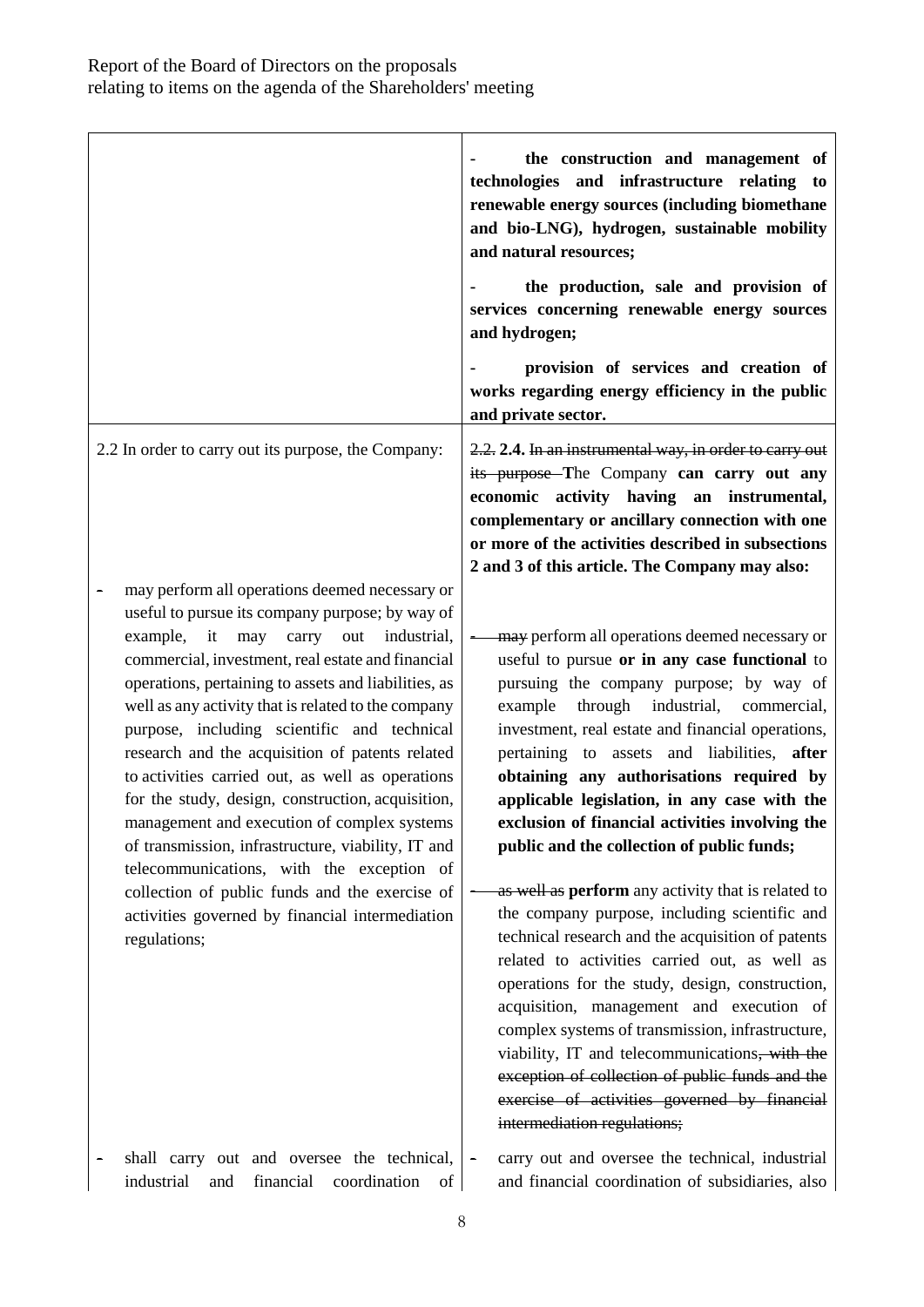subsidiaries, also providing them with the necessary financial assistance and services;

- may carry out all activities related to environmental protection and reclamation, as well as the safeguarding of the environment;
- shall comply with equal treatment criteria towards customers, as well as transparency, impartiality and neutrality as it pertains to transmission and dispatch, in compliance with applicable legislative and regulatory provisions. In particular, the Company, in compliance with principles of cost-effectiveness, profitability and maximisation of shareholder investment, without prejudice to the confidentiality of corporate data, shall carry out its company purpose with the intent to promote competition, efficiency and adequate levels of quality in dispensing services. To this end:
	- the Company shall ensure the neutrality of management of infrastructure deemed essential for the development of a free energy market;
	- shall prevent discrimination in the access to commercially sensitive information;
- shall prevent cross-transfer of resources among the different segments of the supply chain.

providing them with the necessary financial assistance and services;

- may carry out all activities related to environmental protection and reclamation, as well as the safeguarding of the environment**.**;

**2.5 In the performance of its activities, the Company** shall comply with equal treatment criteria towards customers, as well as transparency, impartiality and neutrality as it pertains to transmission and dispatch, in compliance with applicable legislative and regulatory provisions. In particular, the Company, in compliance with principles of cost-effectiveness, profitability and maximisation of shareholder investment, without prejudice to the confidentiality of corporate data, shall carry out its company purpose with the intent to promote competition, efficiency and adequate levels of quality in dispensing services. To this end:

- the Company shall ensure the neutrality of management of infrastructure deemed essential for the development of a free energy market;
- shall prevent discrimination in the access to commercially sensitive information;
- shall prevent cross-transfer of resources among the different segments of the supply chain.

# <span id="page-8-0"></span>*1.4 Assessment of the Board of Directors on whether or not the right of withdrawal applies*

The proposed amendment of the Bylaws aimed at extending the corporate purposes under Article 2 of the Bylaws is relevant in accordance with Article 2437, first subsection, letter a) of the Italian Civil Code, in accordance with which any shareholders that do not approve resolutions regarding the following matters shall have the right to withdraw, in full or for part of their shares, from the company: *"amendment to the company purpose clause where this enables a significant change in the company's activities*."

The Board of Directors considers that approval by the Shareholders' Meeting of the proposed extension of the corporate purpose may entail a significant change to the business that can be carried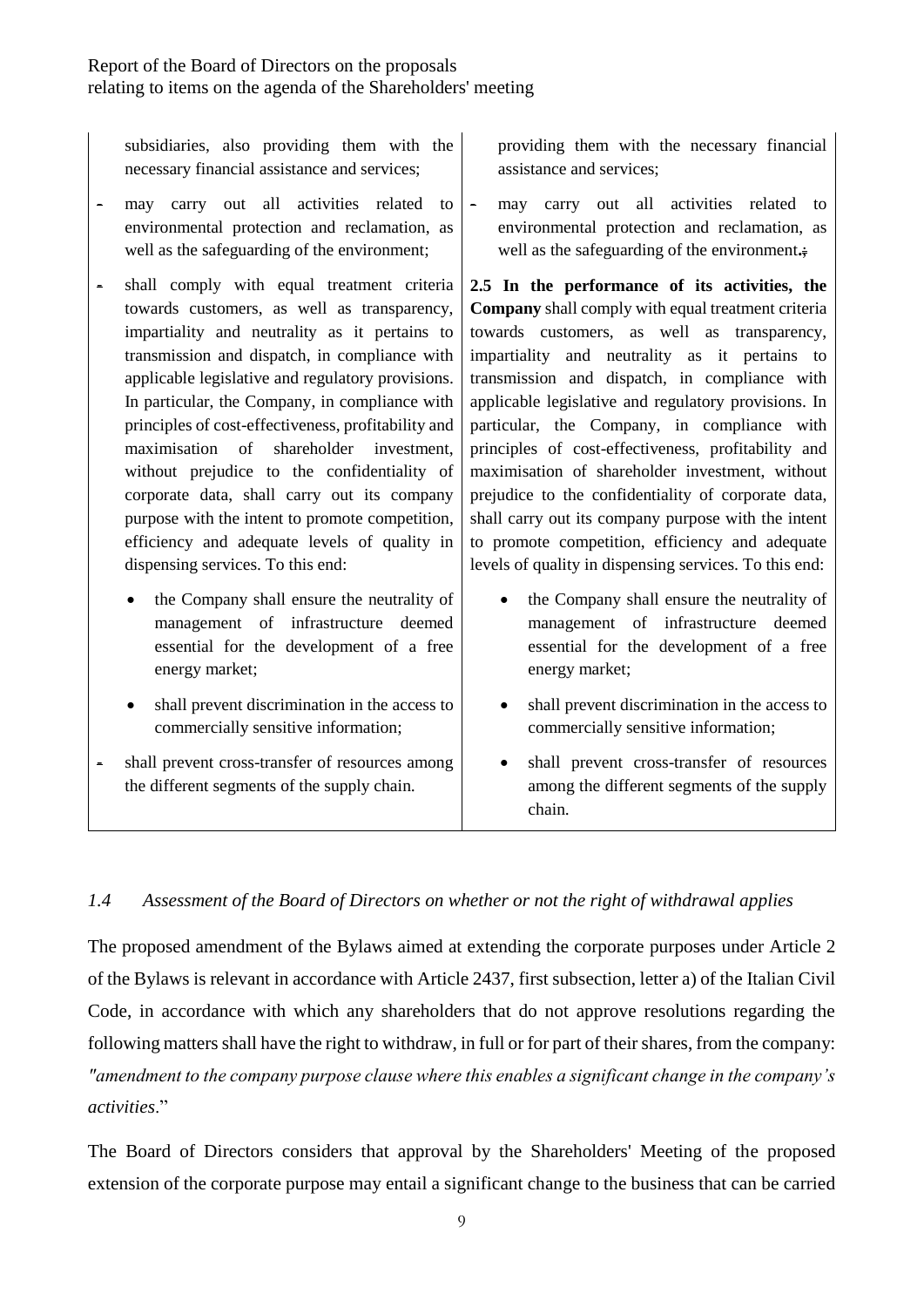out by Snam in accordance with its Bylaws. Therefore, as a consequence of the approval by the Shareholders' Meeting of Snam of the amendments to the Bylaws as per the first item on the agenda, any of Snam's shareholders that do not agree with the relevant resolution will be entitled to exercise their right of withdrawal from the Company in accordance with the above-specified provision (the "**Right of Withdrawal**").

#### *Share liquidation value*

The liquidation value of each Snam share for which the Right of Withdrawal may be exercised was determined as Euro 4.463 by the Company's Board of Directors during the meeting held on 28 December 2020, in compliance with the provisions of Article 2437-*ter*, subsection three of the Italian Civil Code, namely referring exclusively to the mathematical average of the closure prices of Snam's shares as recorded on the Telematic Stock Market ("*Mercato Telematico Azionario*") organised and managed by Borsa Italiana S.p.A. in the 6 (six) months prior to the date of publication of the notice of call to the Shareholders' Meeting called to resolve on the proposed amendments of the Bylaws (i.e. 29 December 2020).

### *Method for exercising the Right of Withdrawal*

In compliance with Article 2437, subsection one, of the Italian Civil Code, the Right of Withdrawal can be exercised by any shareholders not contributing towards the resolution passed by Snam's Shareholders' Meeting to approve the amendments to the Bylaws as per the first item on the agenda (thereby meaning any shareholders that abstained, were absent or voted not in favour).

Without prejudice to the fact that further details on the terms and conditions for the exercise of the Right of Withdrawal will be disclosed to Snam's shareholders in accordance with the legal procedures, here follows a brief overview of the main steps of the procedure by which to exercise the Right of Withdrawal and liquidate the shares for which said Right of Withdrawal may be exercised, as regulated by Articles 2437-*bis et seq.* of the Italian Civil Code:

• the declaration of withdrawal must be submitted by the individual shareholder by means of registered letter with advice of receipt addressed to the Company's registered office and emailed ahead to the address to be provided by the Company or faxed ahead or, alternatively, by certified e-mail from the certified e-mail address of the entitled person to the certified email address [of the](mailto:bancamps.settoreaffarisocietari@postacert.gruppo.mps.it) Company, within 15 (fifteen) days of the date of registration with Milan Business Register of the resolution potentially passed by the Shareholders' Meeting to approve the proposed amendments to the Bylaws as per the first item on the agenda. It is specified that,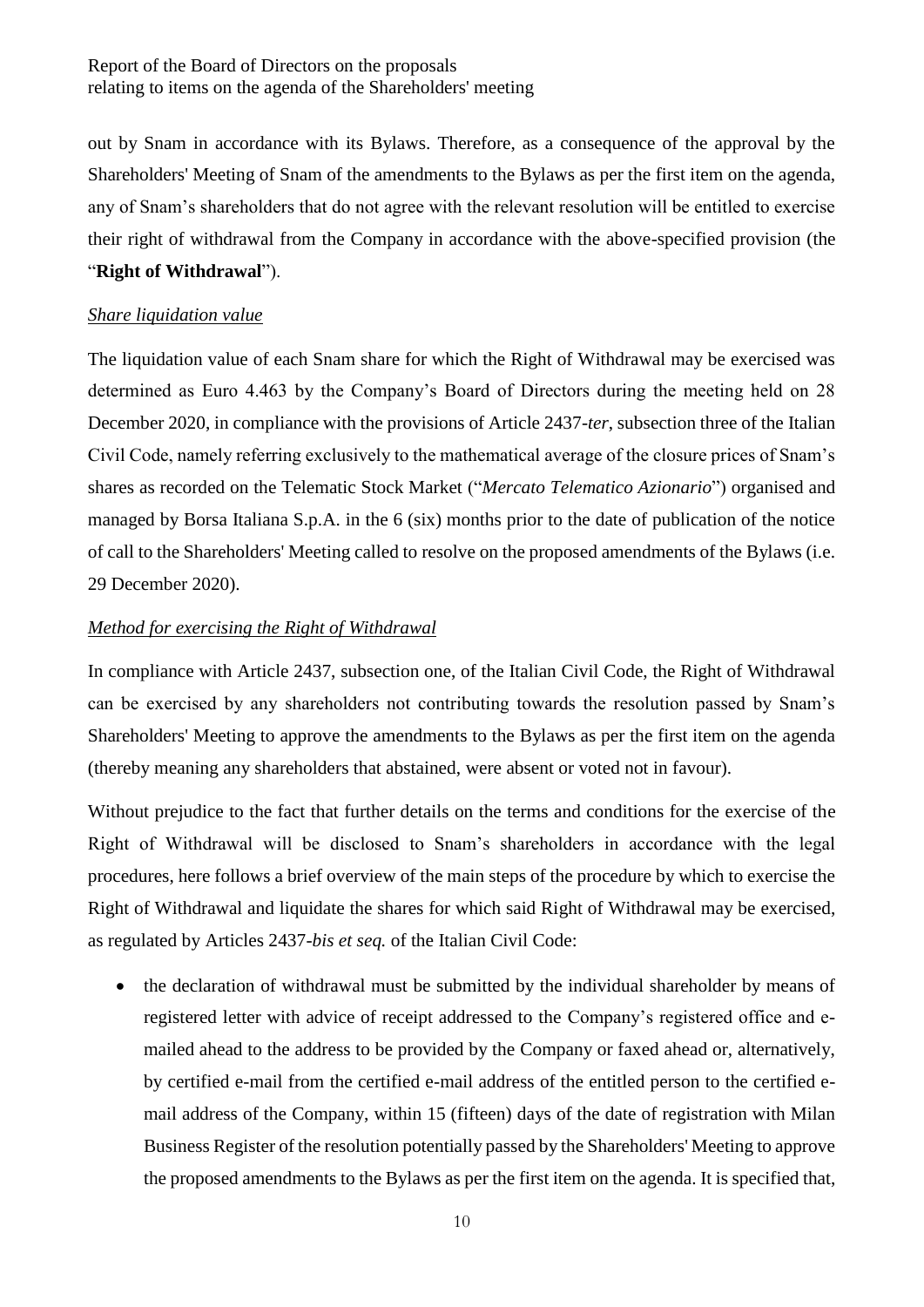for the purpose of ensuring the timely submission of the declaration of withdrawal, the date of its dispatch will apply. The Company will disclose the registration of said Shareholders' Meeting resolution through the publication of a specific notice;

- the effectiveness of the Right of Withdrawal that may potentially be exercised by Snam's shareholders will be subject, in addition to the conditions provided for by law, to the effectiveness of the meeting resolution approving the amendments to the Bylaws as per the first item on the agenda; therefore, the liquidation of the shares of any withdrawing shareholders will be subject to the satisfaction (or waiver of satisfaction) of the conditions precedent set for the meeting resolution to become effective (as identified in paragraph [1.5](#page-11-0) of this Explanatory Report);
- the directors shall, following the closure of the period for the exercise of the Right of Withdrawal, deposit with Milan Business Register, the option right offer on any Snam shares for which the Right of Withdrawal may have been exercised to the other shareholders that have not fully or partially exercised their Right of Withdrawal, proportionally to the shares held by each, and to holders of convertible bonds issued by Snam, on the basis of the exchange ratio (and, therefore, taking into account the number of shares underlying the debt instruments on the basis of the conversion ratio calculated in accordance with the terms and conditions of the loan) (the "Option Right Offer"). The period for the Option Right Offer shall last for at least 30 (thirty) days from when the offer is deposited with Milan Business Register. At the same time as exercising the option, shareholders and holders of convertible bonds shall also have the ability to exercise a pre-emption right over the acquisition of Snam shares of withdrawing shareholders that have been unopted (the "**Pre-emption Right Offer**"), it being agreed that if the number of shares for which the pre-emption right has been exercised exceeds the number of shares unopted, said shares will be assigned to those requesting them proportionally taking into account the percentage of capital held by each in the Company as at the start date of the Option Right Offer period;
- Snam will decide, if upon completion of the Option Right Offer (and the simultaneous Preemption Right Offer) Snam shares should still be unopted for which no pre-emption right has been exercised by shareholders not withdrawing and by holders of convertible bonds, on the basis of the outcome of said offers and taking into account market performance, whether or not to place the shares of the withdrawing shareholders with third parties ("**Placement with Third Parties**"); and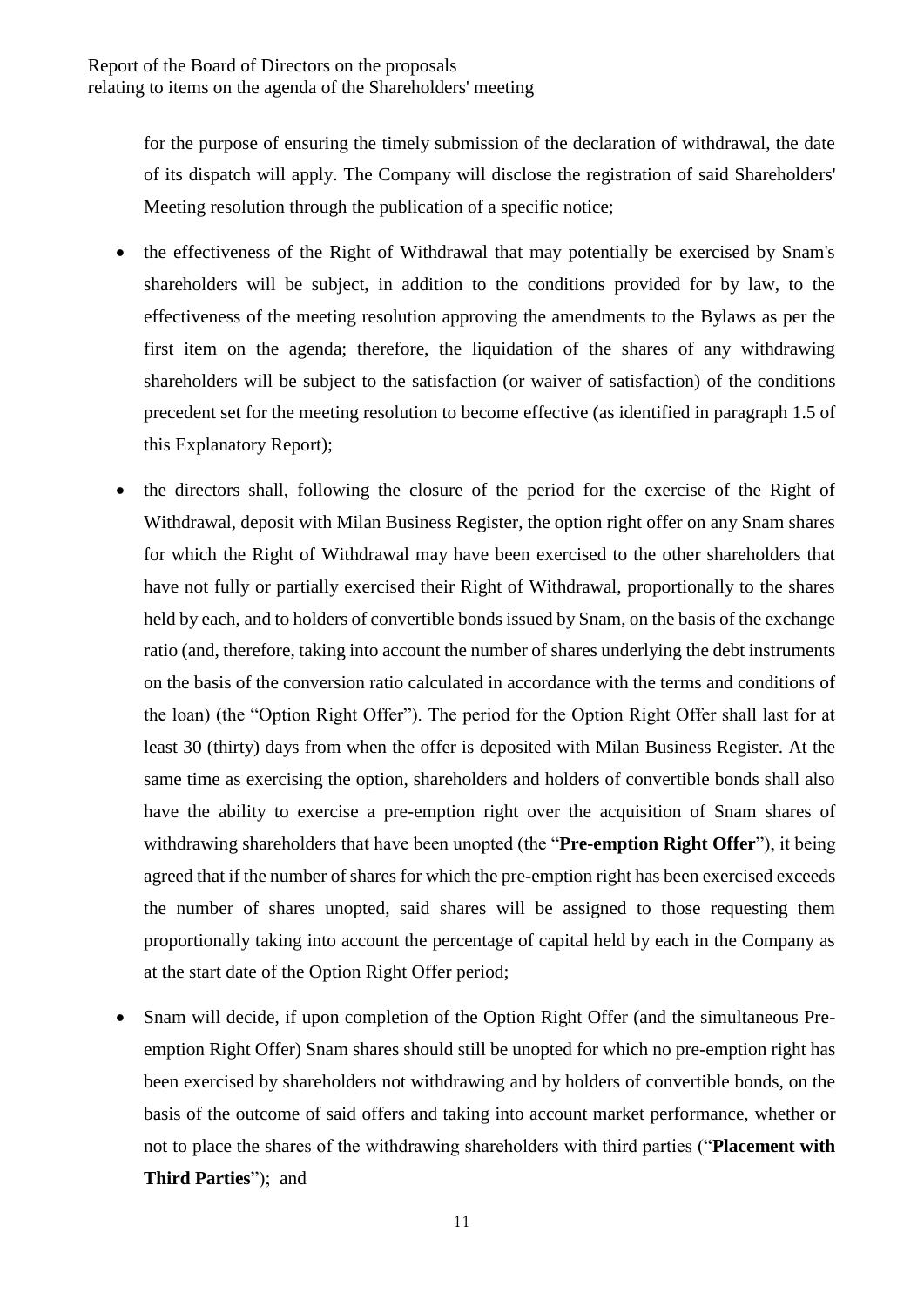if, upon completion of the Option Right Offer, the Pre-emption Right Offer and any Placement with Third Parties, shares still remain of the withdrawing shareholders that have not been purchased by the shareholders of Snam and/or holders of convertible bonds and/or third parties, these residual shares must be acquired by Snam, using available reserves. In accordance with Article 2437-*quater*, subsection five, of the Italian Civil Code, Snam may make such purchases even in derogation to Article 2357, subsection three of the Italian Civil Code, thereby allowing it to exceed the limit of one fifth of the share capital. Insofar as may be necessary, it is also proposed that the Shareholders' Meeting be asked, in the context of passing the resolution approving the proposals pursuant to item 1 on the agenda, to expressly authorise the Board of Directors to proceed with the acquisition of any shares concerned by the Right of Withdrawal that have not been purchased by shareholders, holders of convertible bonds issued by Snam and/or third parties upon completion of the procedure envisaged by Article 2437-*quater* of the Italian Civil Code and any subsequent disposals in the manner permitted by law.

More details on the terms and conditions for the exercise of the Right of Withdrawal and the procedure for liquidating Snam shares for which the Right of Withdrawal may be exercised, will be disclosed to Snam's shareholders also in accordance with Art. 84 of the Issuers' Regulations, by the date of registration with Milan Business Register, of the resolution passed by the Shareholders' Meeting approving the resolutions to amend the Bylaws as per the first item on the agenda.

# <span id="page-11-0"></span>*1.5 Conditions to which the effect of the resolution approving the amendments to the Bylaws as per the first item on the agenda is subject*

Taking into account the entitlement to exercise the Right of Withdrawal by Snam's shareholders who will not be involved in passing the meeting resolution for the approval of the amendments to the Bylaws as per item one on the agenda (the "**Meeting Resolution**") and the potential outlay by the Company to complete the liquidation procedure, the Company's Board of Directors has resolved to subject the effectiveness of the Meeting Resolution to the satisfaction of the condition precedent relative to the circumstance whereby the amount potentially to be paid by Snam in accordance with Article 2437-*quater* of the Italian Civil Code to shareholders exercising the Right of Withdrawal (the "**Outlay for Withdrawal**") shall not exceed a total of Euro 150 million, clarifying that the Outlay for Withdrawal shall be calculated as the amount that Snam is required to pay for the purchase of shares withdrawn that should not be purchased by shareholders, bond-holders and third parties upon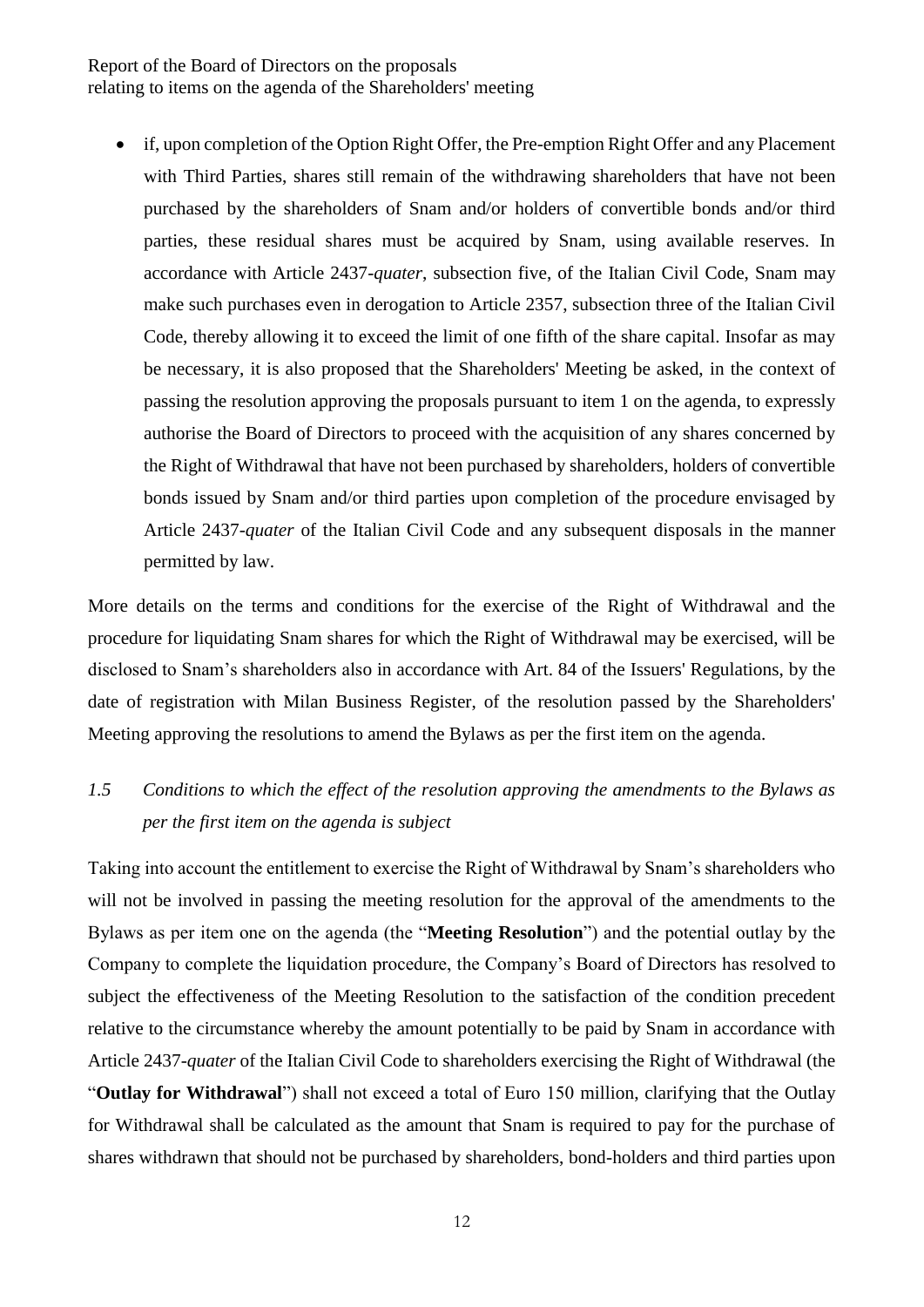completion of the Option Right Offer, the Pre-emption Right Offer and any Placement with Third Parties (the "**Maximum Outlay Condition**").

Snam shall have the right to waive satisfaction of the Maximum Outlay Condition in due time to allow Snam to complete the acquisition of the shares for which the Right of Withdrawal was exercised by the deadline of 180 days in accordance with article 2437-quater, fifth subsection, of the Italian Civil Code.

In addition, the Company is subject to the legislation pursuant to Decree Law no. 21 of 15 March 2012, converted with amendments with Italian Law no. 56 of 11 March 2012 (as subsequently amended and supplemented) (the "**Golden Power Legislation**"), which imposes an obligation to notify resolutions passed by companies holding strategic assets that effectively have the effect of changing *the ownership, control or capacity to dispose of the assets themselves or of changing their destination, including resolutions of shareholders' meetings or of administrative bodies concerning [...] a change to the corporate purpose*" (see Article 2, subsection 2 of Italian Decree Law no. 21 of 15 March 2012).

The Company will ask the competent authority, in accordance with the Golden Power Legislation (the "**Golden Power Authority**") to confirm that conditions are not met for notification of the Meeting Resolution in accordance with the Golden Power Legislation or, if the authority instead considers conditions to be met for said notification, to declare that it does not exercise special powers in connection with the Meeting Resolution.

In light of the above, the Board of Directors has resolved to subject the effect of the Meeting Resolution to the additional condition precedent relative to the circumstance whereby, in connection with the Meeting Resolution: (i) the Golden Power Authority (x) acknowledges that criteria are not met for notification in accordance with the Golden Power Legislation; or *(y)* declares that it shall not exercise special powers in connection with said resolution (and, therefore, does not lay down provisions); or (ii) the applicable legal deadline has passed (including any extension of said deadline) without any provision having been issued by the Golden Power Authority that may prevent the unconditional authorisation for the effect of the Meeting Resolution (the "**Golden Power Condition**" and, together with the Maximum Outlay Condition, the "**Conditions Precedent**").

The company shall have the right to waive satisfaction of the Golden Power Condition within 15 working days of the date of notification to the Company of any provision by the Golden Power Authority in connection with the Meeting Resolution.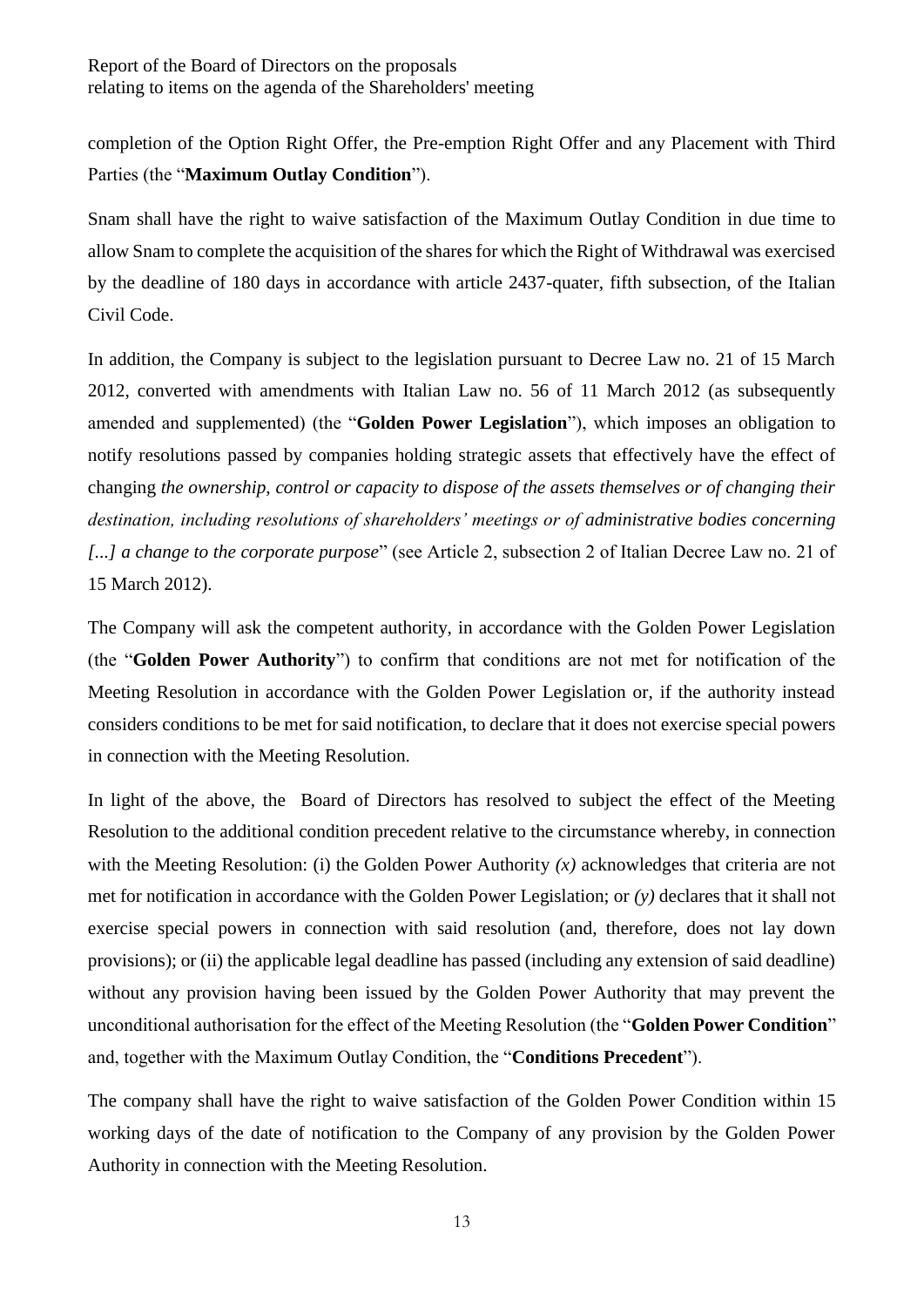The Company will provide information on whether or not the Conditions Precedent have been satisfied (or any waiver of such in compliance with the above terms) by means of a press release to be published, amongst others, on the Company website (www.snam.it), in accordance with the terms and conditions of the law. For the sake of clarity, if even one of the Conditions Precedent is not satisfied (or the failure to satisfy such is not waived), the resolution approving the amendments to the Bylaws as per the first item on the agenda shall not become effective and, therefore, the transfers of shares withdrawn (i) from the withdrawing shareholders to those adhering to the Option Right Offer and the Pre-emption Right Offer, (ii) by the Company to any third parties in the event of Placement with Third Parties and (iii) by the withdrawing shareholders to the Company, in respect of shares bought back, will not take place.

#### <span id="page-13-0"></span>*1.6 Proposed resolution on the first item on the agenda*

In light of the above, the Snam Board of Directors proposes that shareholders approve the following proposed resolution:

"*The extraordinary shareholders' meeting of Snam, having regard to the explanatory report by the directors published in accordance with Articles 125-ter of the CLF and 72 of the Issuers' Regulation and in compliance with Annex 3A to the Issuers' Regulations, with reference to the first item on the agenda in the extraordinary part*

#### *RESOLVED*

- *1. to approve the amendment of Article 2 of the Bylaws, as proposed by the Board of Directors, it being understood that the effect of this resolution will be subject to the satisfaction of the following conditions precedent:*
	- *a) that the amount potentially to be paid by Snam, in accordance with Article 2437 quater of the Italian Civil Code to shareholders that have exercised the Right of Withdrawal (the "Outlay for Withdrawal") shall not exceed a total amount of Euro 150 million, clarifying that the Outlay for Withdrawal shall be calculated as the amount that Snam is required to pay for the purchase of shares withdrawn that still remain upon completion of the option right offer period to non-withdrawing shareholders and holders of convertible bonds issued by Snam and any exercise of pre-emption rights by them, as well as any placement with third parties, without prejudice to Snam's right to waive satisfying this condition in due time to allow Snam to complete the acquisition of the shares for which the Right of Withdrawal was*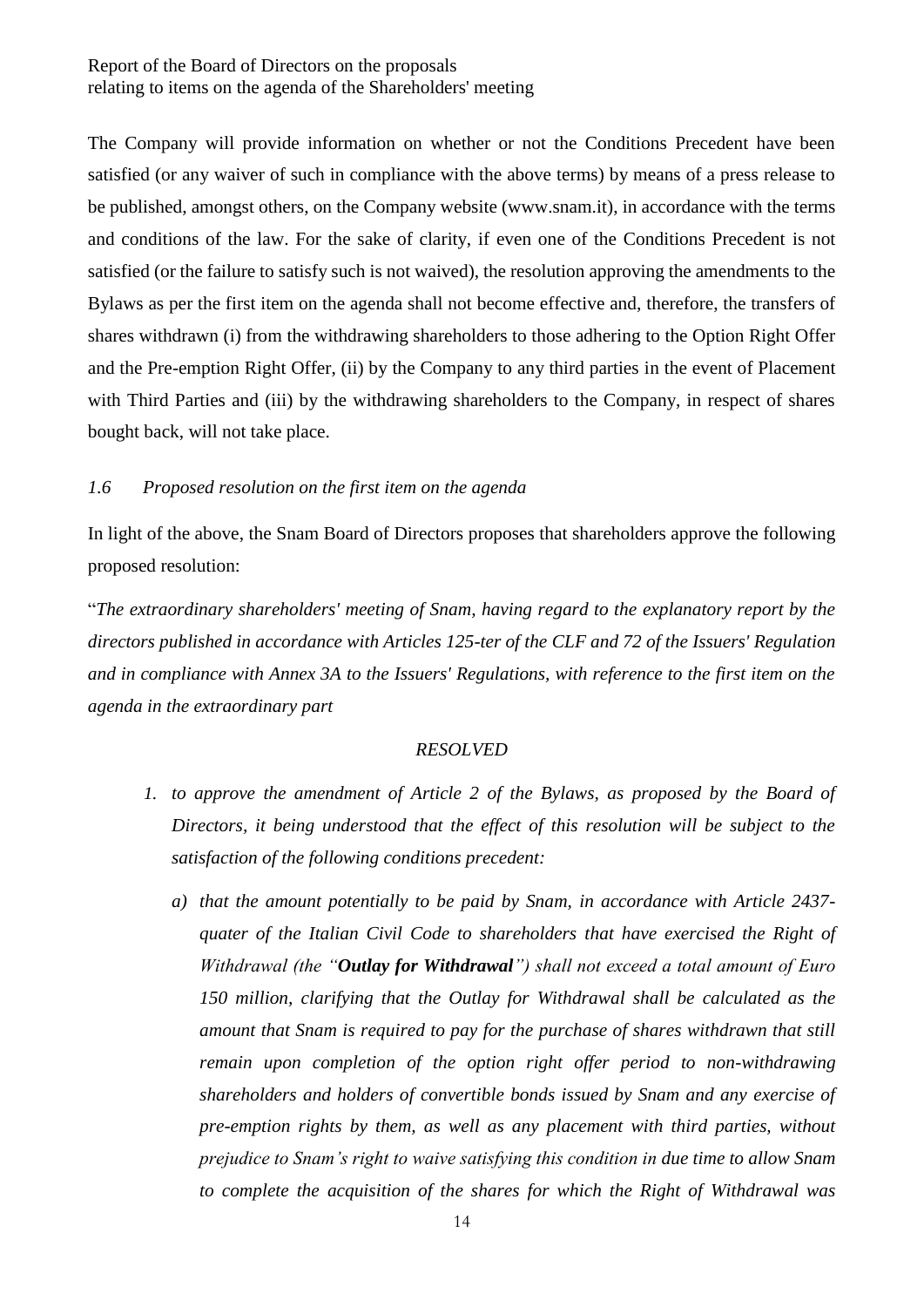*exercised by the deadline of 180 days in accordance with article 2437-quater, fifth subsection, of the Italian Civil Code; and*

- *b) that in relation to the resolution approving the amendment of Article 2 of the Bylaws pursuant to this item 1 (the "Meeting Resolution"); (i) the competent authority (the "Golden Power Authority"), in accordance with Italian Decree Law no. 21 of 15 March 2012, converted with amendments with Italian Law no. 56 of 11 March 2012 (as subsequently amended and supplemented) (the "Golden Power Legislation") (x) acknowledges that criteria are not met for notification in accordance with the Golden Power Legislation; or (y) declares that it shall not exercise special powers in connection with said resolution (and, therefore, does not lay down provisions); or (ii) the applicable legal deadline has passed (including any extension of said deadline) without any provision having been issued by the Golden Power Authority that may prevent the unconditional authorisation for the effect of the Meeting Resolution, without prejudice to the right of Snam to waive satisfaction of this condition within 15 working days of the date of notification to the Company of any provision by the Golden Power Authority in connection with the Meeting Resolution;*
- 2. *to confer upon the Board of Directors, and/or the Chief Executive Officer for it, with the right to use, in whole or in part, special attorneys to this end, all powers as may be required in order to fulfil the foregoing resolution and the consequent legislative and regulatory requirements, including, in particular, to fulfil all formalities necessary to ensure that it is registered with the Business Register in accordance with Article 2436 of the Italian Civil Code, the ability to make any non-substantial amendments and/or additions as may be required by the competent authorities or the notary, or which are in any case considered useful or appropriate, as well as all powers necessary to ensure the completion of the procedure for the liquidation of shares for which the Right of Withdrawal may be exercised, including, merely by way of example (i) to define the terms and conditions of the liquidation procedure (including any placement with third parties of shares for which the Right of Withdrawal has been exercised and that have been left unopted or for which no pre-emption right has been exercised); (ii) to potentially waive satisfaction of the conditions precedent in point 1 above; and (iii) insofar as may be necessary, by express authorisation, if the shares for which the Right of Withdrawal has been exercised are not purchased by shareholders, holders of convertible bonds issued by Snam or third parties upon completion of the procedure envisaged by Article 2437-quater*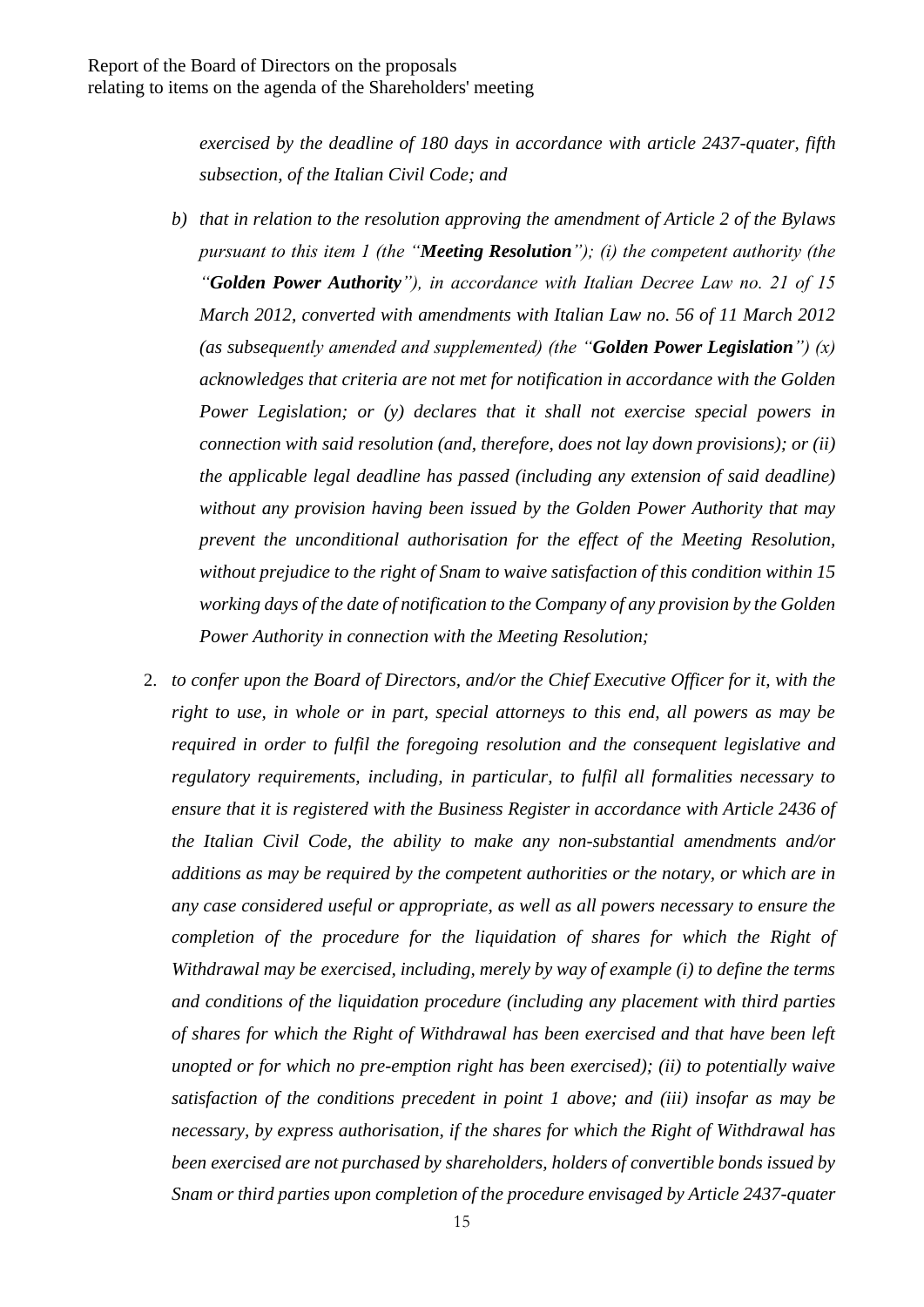> *of the Italian Civil Code, to purchase and potentially dispose of such, in accordance with the terms and conditions laid down by law and in accordance with the provisions of Borsa Italiana S.p.A.*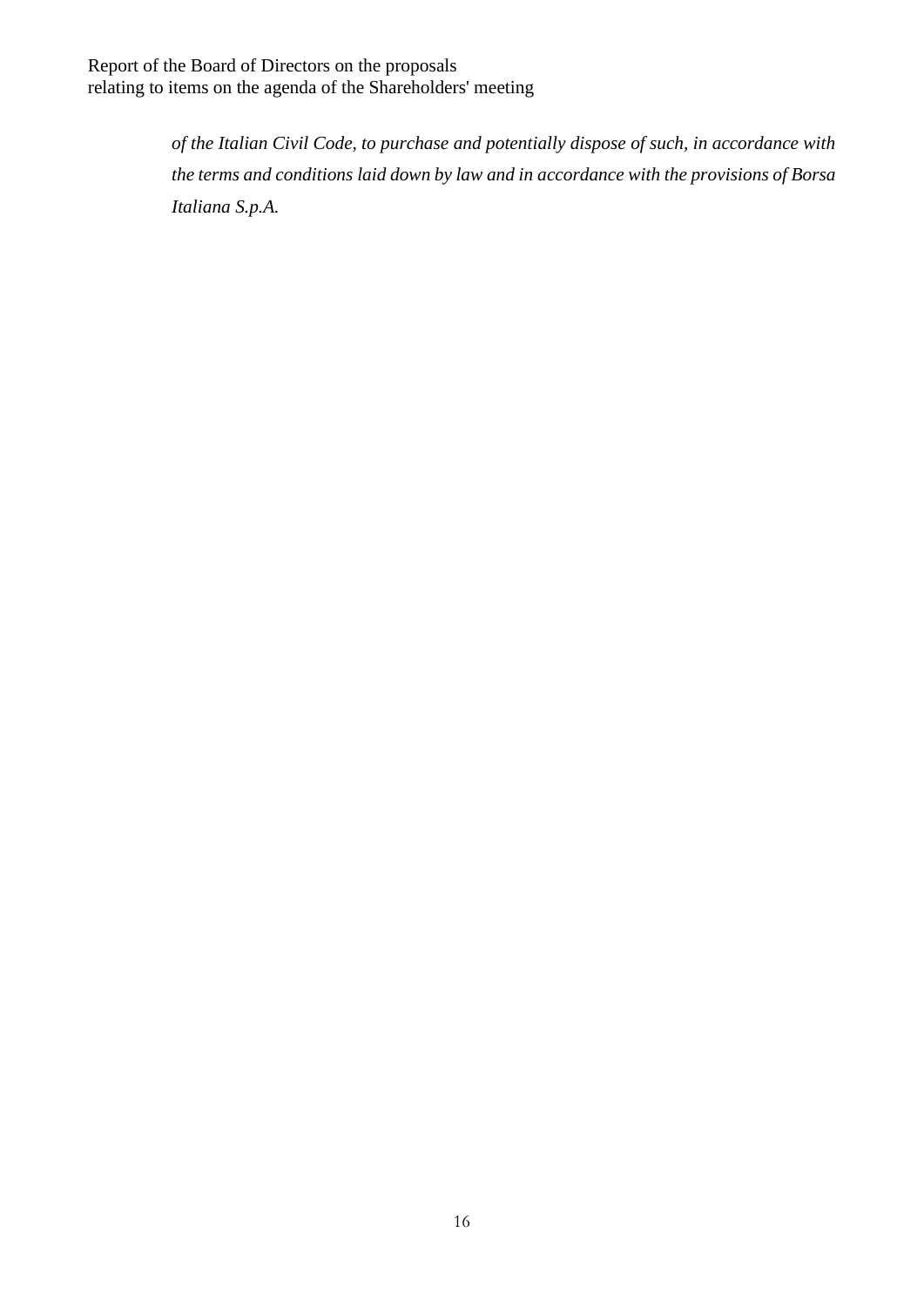#### <span id="page-16-0"></span>**2. Amendments to the Bylaws as per the second item on the agenda**

<span id="page-16-1"></span>*2.1 Proposal to eliminate the necessary authorisation of the shareholders' meeting for the disposal, contribution, leasing, usufruct and any other act of disposal, including those that apply to joint ventures, or subject to restrictions of strategically relevant business or business units involving gas transportation or dispatching activity.*

The Board of Directors submits for the approval of the Shareholders' Meeting the proposed elimination of the current subsection two of Article 12 of the Bylaws, which calls for advance shareholders' authorisation necessary for resolutions concerning "*disposal, contribution, leasing, usufruct and any other act of disposal, including those that apply to joint ventures, or subject to restrictions of strategically relevant business or business units involving gas transportation or dispatching activity*".

The current text of subsection two of Article 12 of the Bylaws therefore requires the advance authorisation of the shareholders' meeting in order to dispose of business units of strategic relevance, connected with the business of gas transmission and dispatching.

The proposed elimination of this provision of the Bylaws is on the basis of the following considerations:

(i) it is a clause of the Bylaws that is not in line with the current statutory structures of listed companies comparable to Snam (and, in particular, with those of almost all listed issuers on the FTSE MIB index of the Telematic Stock Market ("*Mercato Telematico Azionario*")organised and managed by Borsa Italiana S.p.A.), which reserve decisions regarding disposals of strategic assets to the exclusive competence of the administrative body, in line with the principle under Article 2380-*bis*, subsection 1 of the Italian Civil Code, which envisages that "*The company management [...] shall lie exclusively with the directors, who shall carry out all operations necessary to pursue the corporate purpose*" and with the recommendations of the new Borsa Italiana S.p.A. Code of Corporate Governance (approved in January 2020 and applicable starting FY 2021), in accordance with which the administrative body resolves on "*transactions of the company and its subsidiaries of significant strategic, economic or financial importance to the company*" (see Recommendation 1, letter (e));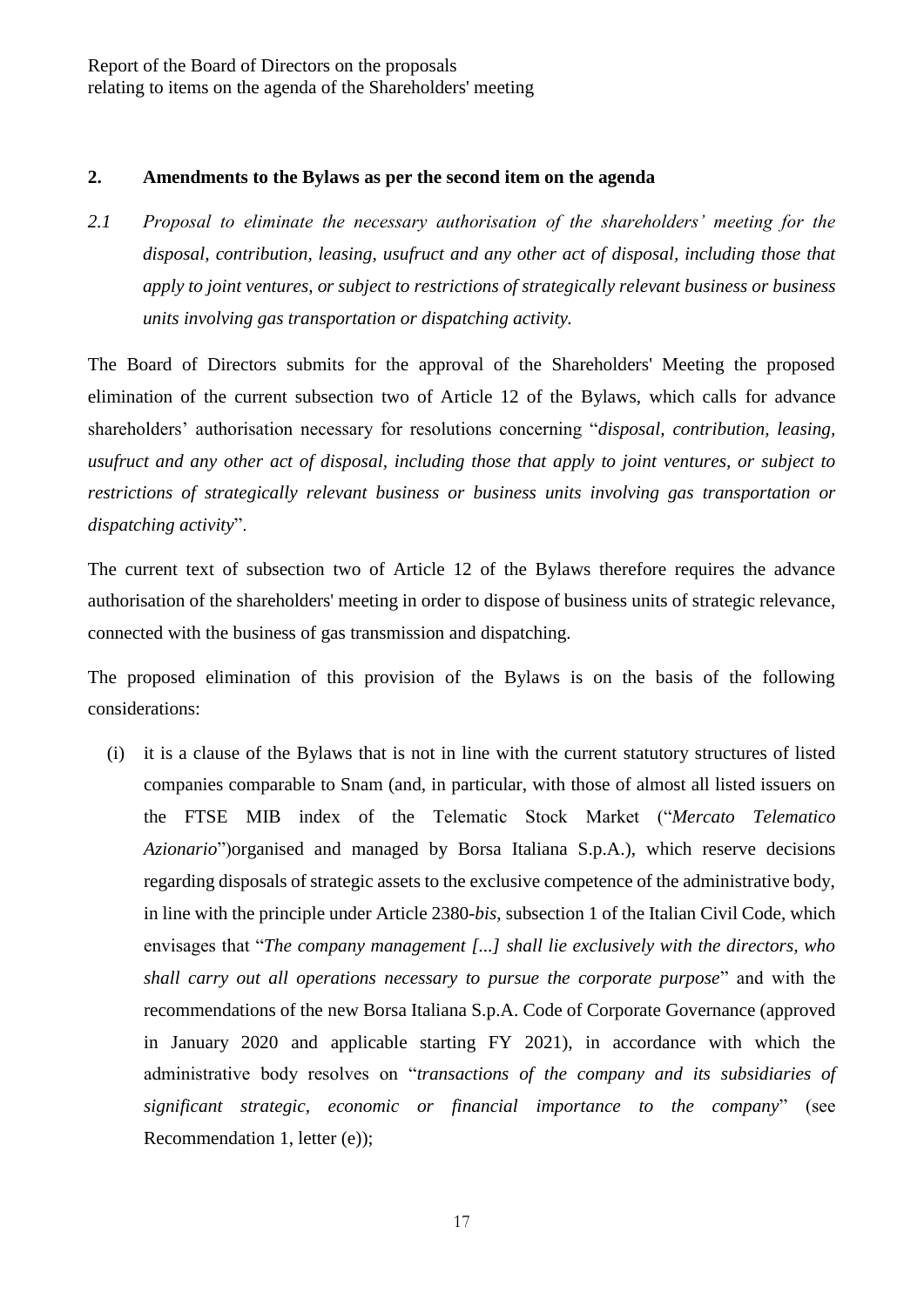- (ii) the provision for shareholders' meeting authorisation of a wide range of managerial choices requires the preliminary holding of a shareholders' meeting to pass the relevant resolutions. This step may significantly prolong the time necessary for the completion and the potential success of the transaction, in a particularly competitive market context;
- (iii) any extension of the activities comprising the corporate purpose (as per paragraph 1 above in this Explanatory Report) would make reference purely to "*businesses relating to gas transmission and dispatching*" somewhat limiting, as envisaged by the current text of Article 12.2 of the Bylaws.

In consideration of the reasons given above, the Board of Directors sees the elimination of the second paragraph of article 12 of the Bylaws as compliant with the Company's interests, in that its purpose is to bring managerial actions within the responsibility of the Board of Directors, where the decisionmaking process is subject to correctness and independence oversights as per the recommendations of the new *Corporate Governance Code* of Borsa Italiana S.p.A. These oversights shall also apply to the approval of transactions to dispose of companies or business units put in place by Snam's subsidiaries and having significant strategic, economic, capital and financial importance  $(3)$  for the Company and for the group. Decisions on the performance of these transactions are in fact reserved for the Board of Directors of Snam, in compliance with Recommendation 1, letter (e) of the new Corporate Governance Code of Borsa Italiana S.p.A.

However, it was also underlined that complete transparency of the terms and conditions of any disposal of business units of strategic importance resolved by the Board of Directors will be ensured by means of the information notice provided to protect the market and shareholders from the legal and regulatory provisions applicable in the case of significant transactions involving acquisitions or transfers (**<sup>4</sup>** ).

-

<sup>()</sup> Note that, as indicated in the Corporate Governance and Ownership Structure Report for FY 2019, for the purposes of Recommendation 1, letter (e) of the new *Corporate Governance Code* of Borsa Italiana S.p.A. Snam has identified among transactions of significant strategic, economic, capital and financial importance those concerning, inter alia, acquisitions, sales, disposals, contributions of companies or business units (including rent and usufruct) worth more than 100 million euros put in place by the subsidiaries.

<sup>()</sup> See, for example. art. 71 of the Issuers' Regulations (which applies to Snam as the latter has not exercised the right to optout) which requires issuers, in the case of significant transactions involving acquisitions or transfers, to make available to the public an information notice on the characteristics of the transaction, drawn up in compliance with Annex 3B to the Issuers' Regulations.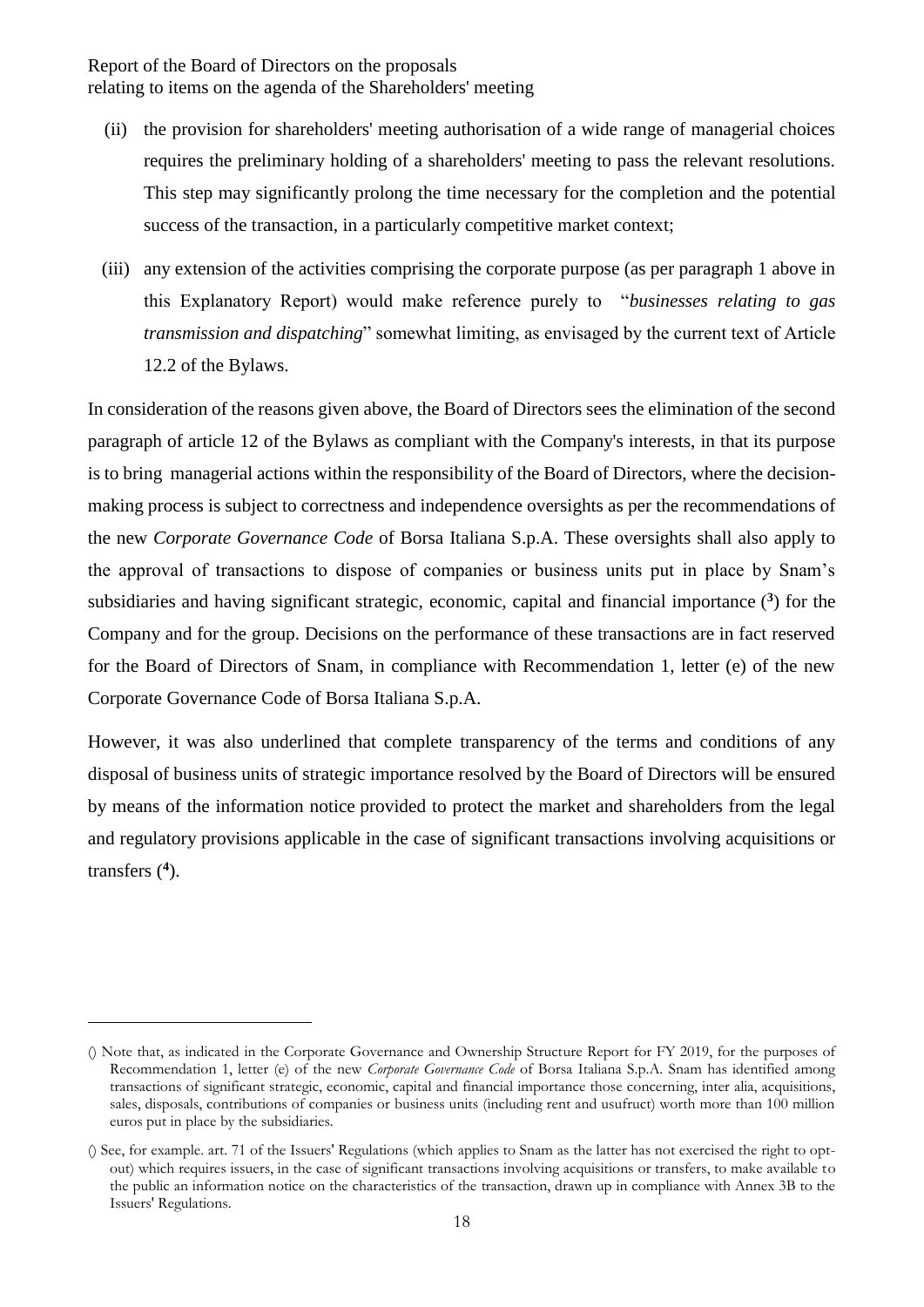If the proposed elimination of the second subsection of Article 12 of the Bylaws is approved, the text of the current subsection three of Article 12 would also need to be amended, eliminating the reference made to the "other" matters coming under the purview of the ordinary shareholders' meeting.

# <span id="page-18-0"></span>*2.2 Comparative text of the clauses of the Bylaws*

The table below shows the Articles of the Bylaws intended to be amended, comparing the current text with the text that would result upon adoption of the proposed amendments in the second item on the agenda of the Shareholders' Meeting (the text proposed for introduction is shown in bold print; the text crossed out is the text proposed for elimination).

| <b>Current text of the Bylaws</b>                                                                                                                                                                                                                                                                                                                                                                                                                                                                                                                                                                                                                                                                   | New text of the Bylaws                                                                                                                                                                                                                                                                                                                                                                                                                                                                                                                                                                                                                                                                  |
|-----------------------------------------------------------------------------------------------------------------------------------------------------------------------------------------------------------------------------------------------------------------------------------------------------------------------------------------------------------------------------------------------------------------------------------------------------------------------------------------------------------------------------------------------------------------------------------------------------------------------------------------------------------------------------------------------------|-----------------------------------------------------------------------------------------------------------------------------------------------------------------------------------------------------------------------------------------------------------------------------------------------------------------------------------------------------------------------------------------------------------------------------------------------------------------------------------------------------------------------------------------------------------------------------------------------------------------------------------------------------------------------------------------|
| <b>Article 12</b>                                                                                                                                                                                                                                                                                                                                                                                                                                                                                                                                                                                                                                                                                   | <b>Article 12</b>                                                                                                                                                                                                                                                                                                                                                                                                                                                                                                                                                                                                                                                                       |
| 12.1<br>The validity of Shareholders' Meetings shall<br>be established in accordance with the law.                                                                                                                                                                                                                                                                                                                                                                                                                                                                                                                                                                                                  | Unchanged                                                                                                                                                                                                                                                                                                                                                                                                                                                                                                                                                                                                                                                                               |
| 12.2<br>The Ordinary Shareholders' Meeting shall<br>resolutions<br>concerning<br>authorise<br>disposal,<br>contribution, leasing, usufruct and any other act of<br>disposition, including those that apply to joint<br>ventures, or subject to business restrictions or<br>strategically relevant business units involving gas<br>transportation or dispatching activity, without<br>prejudice to the directors' responsibility for the<br>actions carried out, pursuant to Article 2364 no. 5 of<br>the Italian Civil Code. Resolutions in such matters<br>shall be adopted by a favourable vote of shareholders<br>representing at least three quarters of the capital<br>present at the meeting. | 12.2 The Ordinary Shareholders' Meeting shall<br>authorise resolutions concerning disposal,<br>contribution, leasing, usufruct and any other act of<br>disposition, including those that apply to joint<br>ventures, or subject to business restrictions or<br>strategically relevant business units involving gas<br>transportation or dispatching activity, without<br>prejudice to the directors' responsibility for the<br>actions carried out, pursuant to Article 2364 no. 5 of<br>the Italian Civil Code. Resolutions in such matters<br>shall be adopted by a favourable vote of shareholders<br>representing at least three quarters of the capital<br>present at the meeting. |
| 12.3<br>For other matters within its powers, the<br>ordinary Shareholders' Meeting shall decide with the<br>majorities set by law.<br>The extraordinary Shareholders' Meeting<br>12.4                                                                                                                                                                                                                                                                                                                                                                                                                                                                                                               | $\frac{12.3}{2}$ 12.2<br>For other matters within its powers,<br>the ordinary Shareholders' Meeting shall decide with<br>the majorities set by law.<br>extraordinary Shareholders'<br>$\frac{12.4}{2}$ 12.3<br>The                                                                                                                                                                                                                                                                                                                                                                                                                                                                      |
| shall resolve with a majority of at least three quarters<br>of the capital present at the meeting.                                                                                                                                                                                                                                                                                                                                                                                                                                                                                                                                                                                                  | Meeting shall resolve with a majority of at least three<br>quarters of the capital present at the meeting.                                                                                                                                                                                                                                                                                                                                                                                                                                                                                                                                                                              |
| 12.5<br>The Board of Directors is required to discuss<br>proposals concerning:                                                                                                                                                                                                                                                                                                                                                                                                                                                                                                                                                                                                                      | 12.512.4<br>The Board of Directors is required to<br>discuss proposals concerning:                                                                                                                                                                                                                                                                                                                                                                                                                                                                                                                                                                                                      |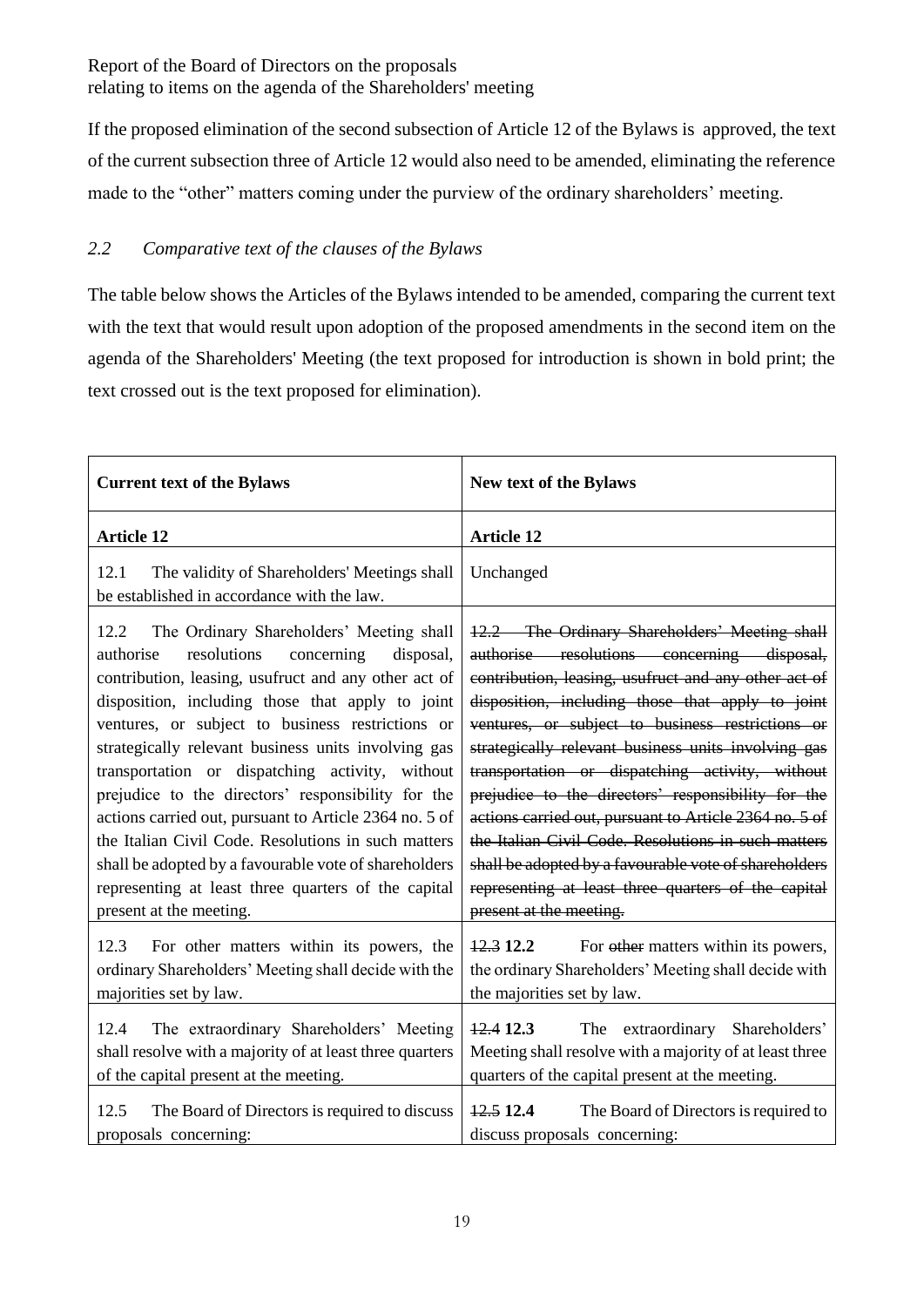| mergers in the cases specified in articles<br>2505 and 2505-bis of the Italian Civil Code, also in<br>the case of demergers; | mergers in the cases specified in articles<br>$\overline{\phantom{a}}$<br>2505 and 2505-bis of the Italian Civil Code, also in<br>the case of demergers; |
|------------------------------------------------------------------------------------------------------------------------------|----------------------------------------------------------------------------------------------------------------------------------------------------------|
| the opening, changing or closing of<br>branches;                                                                             | the opening, changing or closing of<br>$\overline{\phantom{a}}$<br>branches;                                                                             |
| the reduction in the share capital upon                                                                                      | the reduction in the share capital upon                                                                                                                  |
| withdrawal of one or more shareholders;                                                                                      | withdrawal of one or more shareholders;                                                                                                                  |
| the adaptation of the Bylaws to legal                                                                                        | the adaptation of the Bylaws to legal                                                                                                                    |
| provisions;                                                                                                                  | provisions;                                                                                                                                              |
| the transfer of the registered office within                                                                                 | the transfer of the registered office within                                                                                                             |
| Italy.                                                                                                                       | Italy.                                                                                                                                                   |

# <span id="page-19-0"></span>*2.3 Assessment of the Board of Directors on whether or not the right of withdrawal applies*

The proposed amendments are organisational in nature and do not come under any of the hypotheses of withdrawal under Article 2437, subsection 1 of the Italian Civil Code. It is therefore considered that shareholders not involved in approving the resolution concerning such amendments, shall not have the right of withdrawal.

### <span id="page-19-1"></span>*2.4 Proposed resolution on the second item on the agenda*

In light of the above, the Snam Board of Directors proposes that shareholders approve the following proposed resolution:

"*The extraordinary shareholders' meeting of Snam, having regard to the explanatory report by the directors published in accordance with Articles 125-ter of the CLF and 72 of the Issuers' Regulation and in compliance with Annex 3A to the Issuers' Regulations, with reference to the first item on the agenda in the extraordinary part*

### *RESOLVED*

- *1. to approve the elimination of Article 12.2 of the Company Bylaws, as proposed by the Board of Directors;*
- *2. to amend Article 12.3 of the Company Bylaws, as proposed by the Board of Directors;*
- *3. to confer upon the Board of Directors, and/or the Chief Executive Officer for it, with the right to use, in whole or in part, special attorneys to this end, all powers as may be required in order to fulfil the foregoing resolution and the consequent legislative and*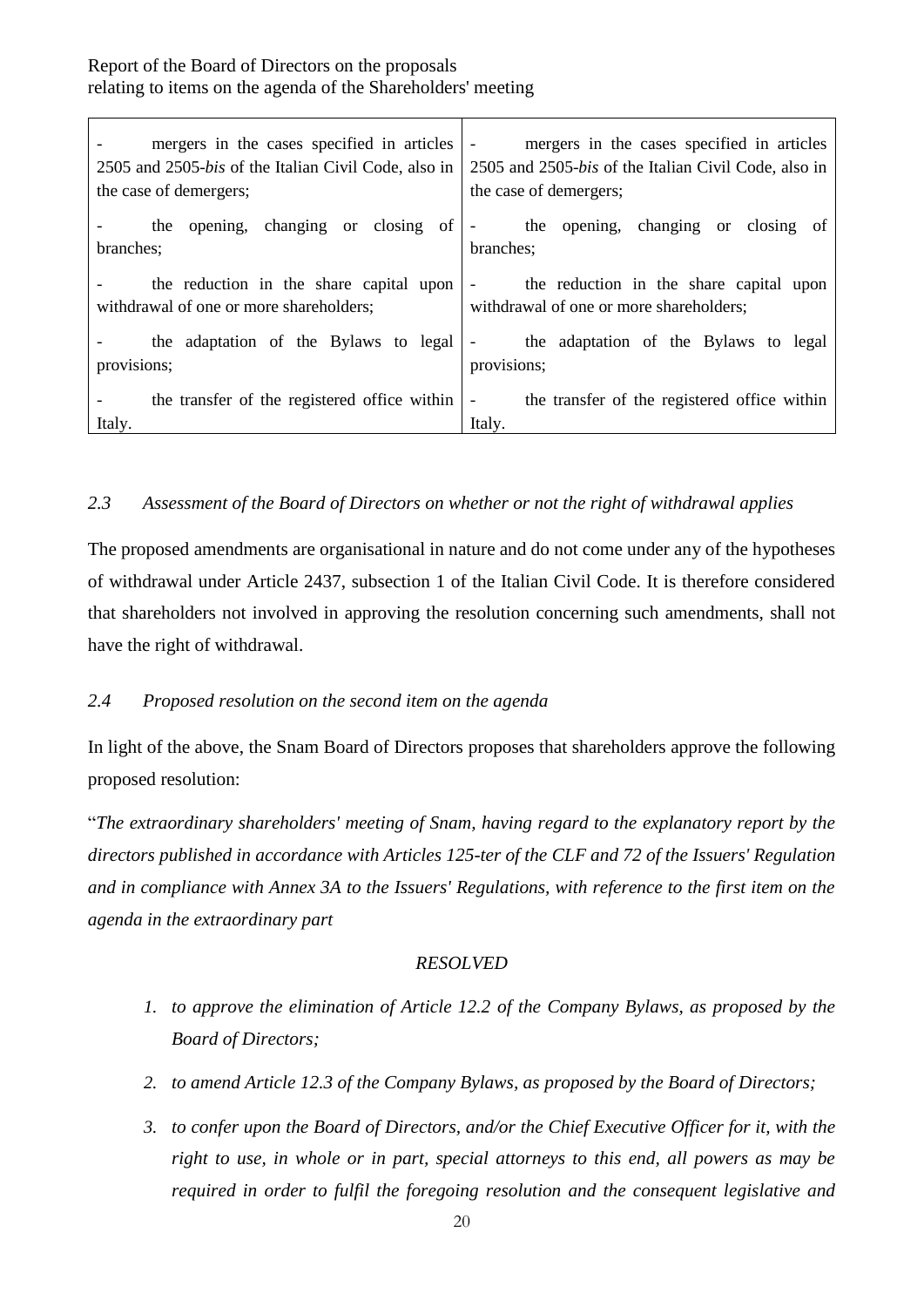*regulatory requirements, including, in particular, to fulfil all formalities necessary to ensure that it is registered with the Business Register in accordance with Article 2436 of the Italian Civil Code, the ability to make any non-substantial amendments and/or additions as may be required by the competent authorities or the notary, or which are in any case considered useful or appropriate.*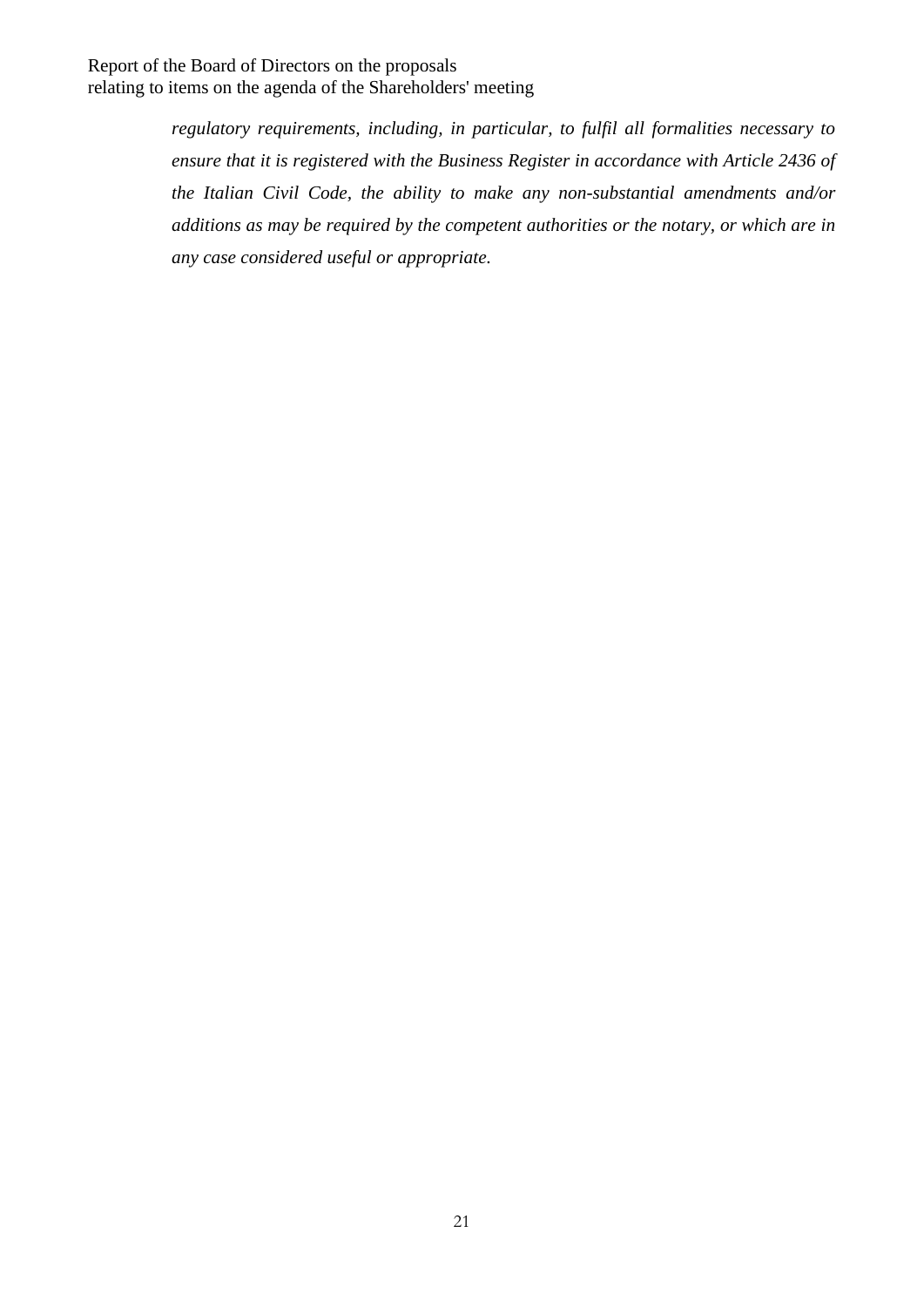#### <span id="page-21-0"></span>**3. Amendments to the Bylaws as per the third item on the agenda**

#### <span id="page-21-1"></span>*3.1 Amendments to the Bylaws on gender balance*

The proposed amendment submitted by the Board of Directors to the approval of the Shareholders' Meeting regards the adjustment of the provisions of the Bylaws on the quota reserved for the least represented gender in corporate bodies to match the new regulatory structure, as per Art. 1, subsections 302-303 of Italian Law no. 160 of 27 December 2019 (the "**2020 Budget Law**").

More specifically, the 2020 Budget Law has amended subsection 1-*ter* of Article 147-*ter* and subsection 1-*bis* of Article 148 of the Consolidated Law on Finance, requiring the Bylaws of listed companies to envisage that the split of the members - respectively - of the Board of Directors and the Board of Statutory Auditors should be such as to reserve a quota of "*at least two fifths*" of the members to be elected to the least represented gender, rounding up as necessary to the next whole number. With communication no. 1/20 of 30 January 2020, Consob declared that it considered the criterion of rounding up to the next whole number to be inapplicable due to mathematical impossibility for corporate bodies made up of three members (such as the Board of Statutory Auditors).

In accordance with the new legislative provisions, the new criterion of "*two fifths*" will apply for six consecutive mandates starting from the first renewal of the corporate bodies following the date on which the 2020 Budget Law came into effect (03 January 2020).

That said, note that the current wording of article 13 of the Bylaws – approved by the Shareholders' Meeting of the Company on 23 October 2019 – requires, as a criterion for gender division in the composition of the Bylaws, the quota reserved for the least represented gender to be at least one third of the members to be elected. It is therefore necessary to amend the provisions of Article 13 of the Bylaws so as to adapt the criterion of the split envisaged therein to comply with the new regulatory structure introduced with the 2020 Budget Law.

The proposed amendment therefore envisages establishing that at least two fifths of the members of the Board of Directors, or any different quota - if greater - envisaged by provisions in force and applicable *pro tempore* must be of the least represented gender (see Article 13.3 of the Bylaws). The same criterion shall also apply in respect of the completion of the slates of candidates for the office of Company director (see Article 13.8 of the Bylaws).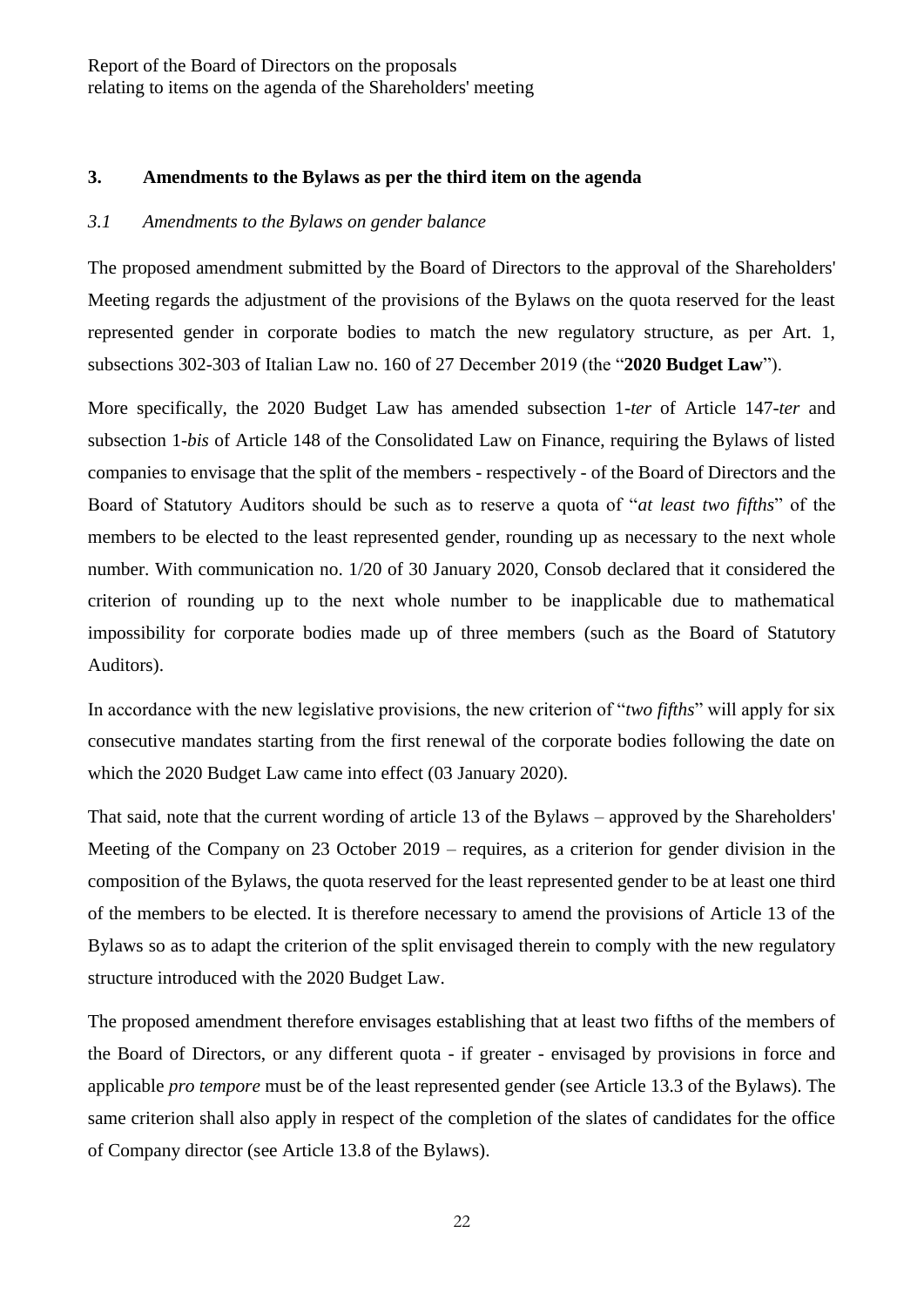The new provision of the Bylaws envisages a "mobile" referral to current legislation in force *pro tempore*, which will only apply if the quota reserved to the least represented gender envisaged therein is more favourable than the threshold currently envisaged by applicable legislation (and incorporated into the Bylaws). The Company's commitment to align to the best standards on matters of gender equality is therefore confirmed.

Finally, the Board of Directors proposes you add a transitional clause (Article 24 of the Bylaws) to envisage that the above amendments to Articles 13.3 and 13.8 of the Bylaws shall apply from the first renewal of the Board of Directors after expiry of the mandate of the Board of Directors currently in office (appointed on 02 April 2019) and that up until that point, and even if new directors are coopted, the "*one third*" split criterion shall apply. This transitional clause is compliant with the provisions with the 2020 Budget Law, in accordance with which the new criterion of "*two fifths*" will apply starting from the first renewal of the corporate bodies following the date on which the 2020 Budget Law came into effect (03 January 2020).

For the sake of completeness, it is noted that there is no need to proceed with the amendment of the provisions of the current Bylaws regulating the members and election of the Board of Statutory Auditors. The current text of Article 20.3 of the Bylaws in fact envisages that "*one standing auditor and one alternate auditor must belong to the less represented gender*". Given that with respect to the members of the Board of Statutory Auditors, insofar as it is a corporate body made up of three members, the provisions of the above-recalled Consob communication no. 1/20 of 30 January 2020 apply - which considers the criterion of rounding up to be inapplicable - the current provision as per Article 20.3 of the Bylaws is already fully compliant with the new criterion of "*two fifths*" (rounded down) of the members of the Board of Statutory Auditors.

# <span id="page-22-0"></span>*3.2 Comparative text of the clauses of the Bylaws*

The table below shows the Articles of the Bylaws intended to be amended, comparing the current text with the text that would result upon adoption of the proposed amendments in the third item on the agenda of the Shareholders' Meeting (the text proposed for introduction is shown in bold print; the text crossed out is the text proposed for elimination).

| <b>Current text of the Bylaws</b> | New text of the Bylaws |
|-----------------------------------|------------------------|
| <b>Article 13</b>                 | <b>Article 13</b>      |
| 13.1                              | [Unchanged]            |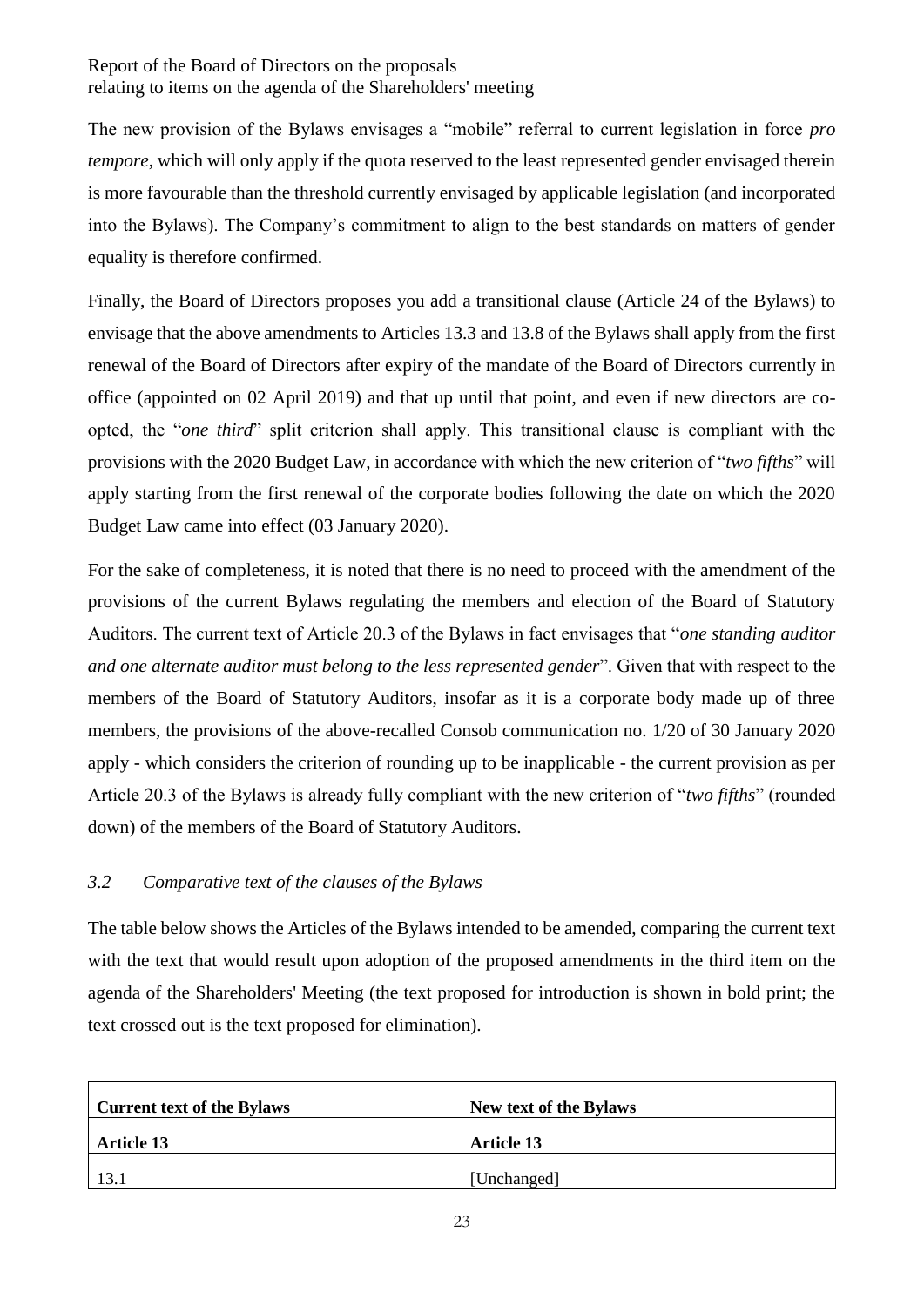| 13.2                                                  | [Unchanged]                                           |
|-------------------------------------------------------|-------------------------------------------------------|
| 13.3                                                  | The Board of Directors shall be appointed by          |
| The Board of Directors shall be appointed by          | 13.3                                                  |
| the Shareholders' Meeting in compliance with the      | the Shareholders' Meeting in compliance with the      |
| provisions of these Bylaws and with the aim of        | provisions of these Bylaws and with the aim of        |
| ensuring gender balance in the composition of the     | ensuring gender balance in the composition of the     |
| Board itself.                                         | Board itself.                                         |
| The Board of Directors shall be appointed on the      | The Board of Directors shall be appointed on the      |
| basis of slates submitted by the shareholders, on     | basis of slates submitted by the shareholders, on     |
| which candidates must be listed by means of a         | which candidates must be listed by means of a         |
| progressive number.                                   | progressive number.                                   |
| The slates shall be deposited at the Company's        | The slates shall be deposited at the Company's        |
| registered offices no later than the twenty-fifth day | registered offices no later than the twenty-fifth day |
| preceding the date in which the Shareholders'         | preceding the date in which the Shareholders'         |
| Meeting shall convene to discuss the appointment of   | Meeting shall convene to discuss the appointment of   |
| the members of the Board of Directors, and shall be   | the members of the Board of Directors, and shall be   |
| made available to the public at least twenty-one days | made available to the public at least twenty-one days |
| prior to the Shareholders' Meeting, in accordance     | prior to the Shareholders' Meeting, in accordance     |
| with the terms and conditions provided for in the law | with the terms and conditions provided for in the law |
| and Consob's own regulations.                         | and Consob's own regulations.                         |
| Each shareholder may submit or participate in the     | Each shareholder may submit or participate in the     |
| submission of and vote a single slate in accordance   | submission of and vote a single slate in accordance   |
| with the terms set forth in the aforementioned        | with the terms set forth in the aforementioned        |
| legislative and regulatory provisions.                | legislative and regulatory provisions.                |
| Each candidate may only submit his/her candidacy      | Each candidate may only submit his/her candidacy      |
| on one slate, under penalty of ineligibility.         | on one slate, under penalty of ineligibility.         |
| Slates may only be presented by Shareholders who,     | Slates may only be presented by Shareholders who,     |
| alone or together with other Shareholders, represent  | alone or together with other Shareholders, represent  |
| at least 2% or are together the owners of such other  | at least 2% or are together the owners of such other  |
| stake in the capital as Consob may set in its         | stake in the capital as Consob may set in its         |
| regulations. Ownership of the minimum share           | regulations. Ownership of the minimum share           |
| necessary to submit slates shall be defined by taking | necessary to submit slates shall be defined by taking |
| account of shares that are registered to the          | account of shares that are registered to the          |
| shareholder on the day on which the slates are        | shareholder on the day on which the slates are        |
| deposited with the Company.                           | deposited with the Company.                           |
| In order to prove ownership of the number of shares   | In order to prove ownership of the number of shares   |
| necessary to submit slates, shareholders must         | necessary to submit slates, shareholders must         |
| produce the relevant certification issued in          | produce the relevant certification issued in          |
| accordance with the law by qualified intermediaries   | accordance with the law by qualified intermediaries   |
| within the deadline set for the publication of slates | within the deadline set for the publication of slates |
| by the Company.                                       | by the Company.                                       |
| At least one director, if the Board is made up of no  | At least one director, if the Board is made up of no  |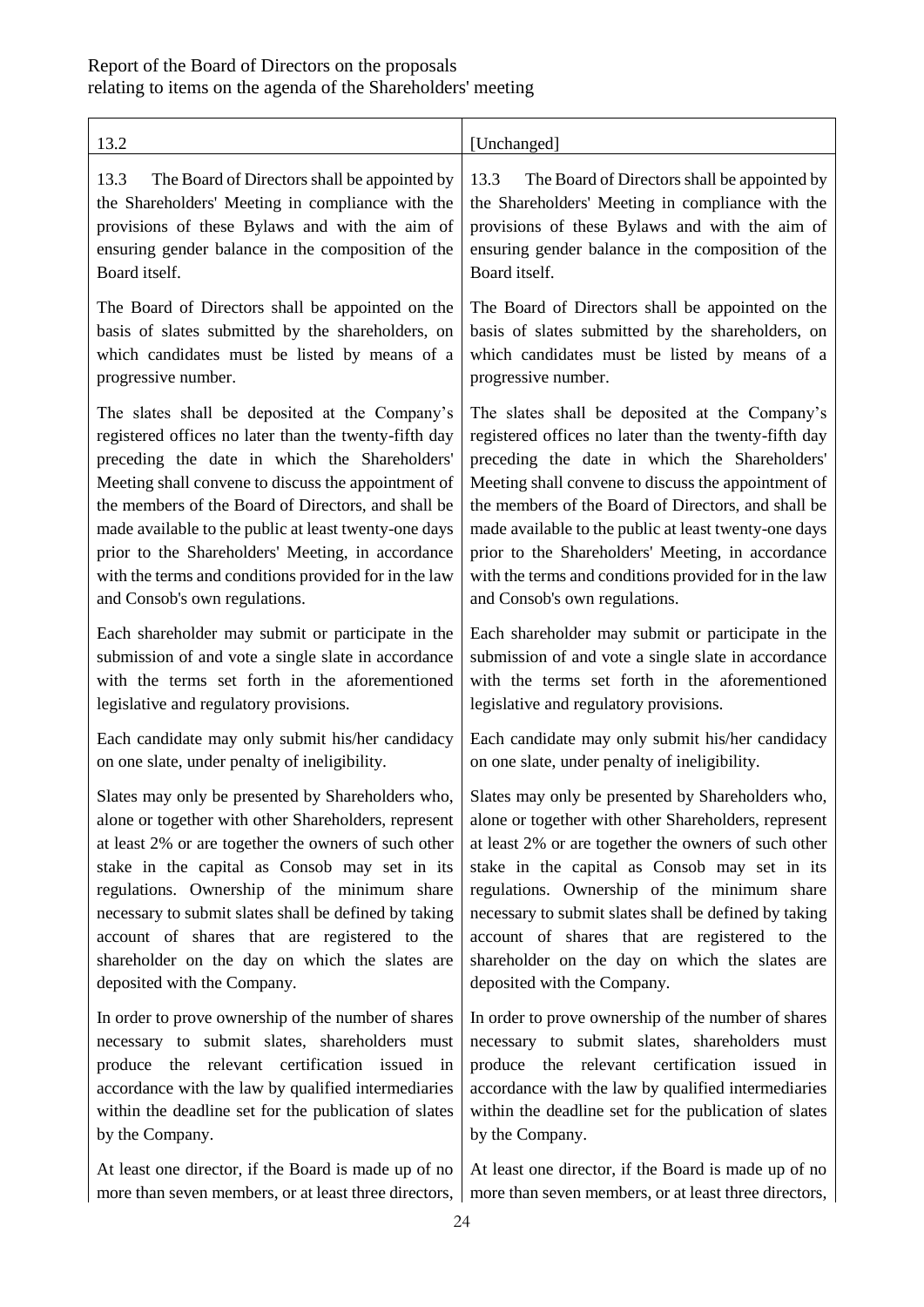if the Board is made up of more than seven members, must meet the requirements of independence laid down for statutory auditors of listed companies. The slates shall expressly bear the names of candidates who meet the aforementioned requirement of independence. At least one third (rounding up in the case of a decimal number) of the members of the Board of Directors must belong to the less represented gender. requirement of independence. **there are five or more members.** Pursuant to the Decree of the President of the Council of Ministers of 25 May, 2012, containing the "Criteria, conditions and terms for the adoption of the model for the demerger of Snam S.p.A., in accordance with Article 15, of Law no. 27 of 24 March, 2012", the directors may not be appointed to offices in administrative or control bodies or in managerial positions at ENI S.p.A. and its subsidiaries, nor may they entertain any direct or indirect, professional or financial relationship with the aforementioned companies. Pursuant to the Decree of the President of the the aforementioned companies.

Furthermore, all candidates must meet the requirements of integrity laid down in current legislation.

In the slates that present three or more candidates, at least one third of the candidates (rounded up, in the case of a decimal figure, to the next whole number) must belong to the less represented gender, as also specified in the call notice for the Shareholders' Meeting.

if the Board is made up of more than seven members, must meet the requirements of independence laid down for statutory auditors of listed companies.

The slates shall expressly bear the names of candidates who meet the aforementioned

At least one third (rounding up in the case of a decimal number) of the members of the Board of Directors must belong to the less represented gender. **At least two fifths of the members of the Board of Directors, or any different proportion – if higher – as envisaged by provisions in force** *pro tempore* **on the matter, must belong to the less represented gender, with mandatory rounding up, in the event of a decimal figure, to the next whole number, if** 

Council of Ministers of 25 May, 2012, containing the "Criteria, conditions and terms for the adoption of the model for the demerger of Snam S.p.A., in accordance with Article 15, of Law no. 27 of 24 March, 2012", the directors may not be appointed to offices in administrative or control bodies or in managerial positions at ENI S.p.A. and its subsidiaries, nor may they entertain any direct or indirect, professional or financial relationship with

Furthermore, all candidates must meet the requirements of integrity laid down in current legislation.

In the slates that present three or more candidates, at least **two fifths of the candidates, or any different proportion – if higher – as envisaged by provisions in force** *pro tempore* **on the matter,** one third of the candidates (rounded up, in the case of a decimal figure, to the next whole number) must belong to the less represented gender, **with mandatory rounding up, in the event of a decimal figure, to the next whole number, if there are five or more candidates, and** as **better** also specified in the call notice for the Shareholders' Meeting.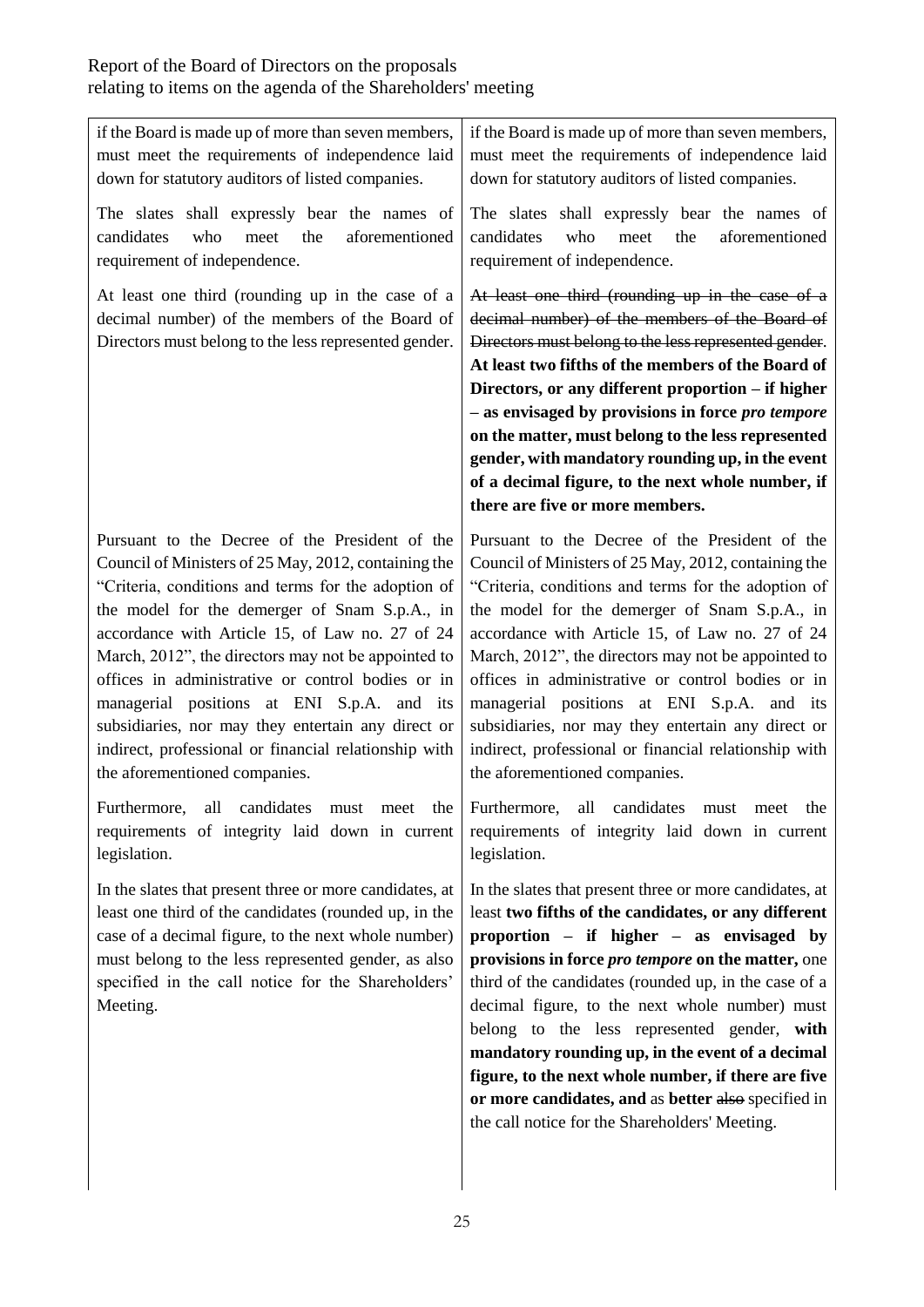| At the time of deposit, each slate, under penalty of<br>its inadmissibility, must be accompanied by the<br>professional CV of each candidate, along with the<br>declarations by which candidates accept their<br>candidacy and, under their own responsibility,<br>declare the non-existence of reasons for ineligibility<br>and incompatibility, in addition to their ownership of<br>the aforementioned requirements of integrity and<br>independence. | At the time of deposit, each slate, under penalty of<br>its inadmissibility, must be accompanied by the<br>professional CV of each candidate, along with the<br>declarations by which candidates accept their<br>candidacy and, under their own responsibility,<br>declare the non-existence of reasons for ineligibility<br>and incompatibility, in addition to their ownership of<br>the aforementioned requirements of integrity and<br>independence.                                                                                                                                                                                                                                                                                                             |
|----------------------------------------------------------------------------------------------------------------------------------------------------------------------------------------------------------------------------------------------------------------------------------------------------------------------------------------------------------------------------------------------------------------------------------------------------------|----------------------------------------------------------------------------------------------------------------------------------------------------------------------------------------------------------------------------------------------------------------------------------------------------------------------------------------------------------------------------------------------------------------------------------------------------------------------------------------------------------------------------------------------------------------------------------------------------------------------------------------------------------------------------------------------------------------------------------------------------------------------|
| The appointed directors must notify to the Company<br>of their loss of the aforementioned requirements of<br>independence and integrity, as well as the occurrence<br>of causes for ineligibility and incompatibility, if any.                                                                                                                                                                                                                           | The appointed directors must notify to the Company<br>of their loss of the aforementioned requirements of<br>independence and integrity, as well as the occurrence<br>of causes for ineligibility and incompatibility, if any.                                                                                                                                                                                                                                                                                                                                                                                                                                                                                                                                       |
| 13.4                                                                                                                                                                                                                                                                                                                                                                                                                                                     | [Unchanged]                                                                                                                                                                                                                                                                                                                                                                                                                                                                                                                                                                                                                                                                                                                                                          |
| 13.5                                                                                                                                                                                                                                                                                                                                                                                                                                                     | [Unchanged]                                                                                                                                                                                                                                                                                                                                                                                                                                                                                                                                                                                                                                                                                                                                                          |
| 13.6                                                                                                                                                                                                                                                                                                                                                                                                                                                     | [Unchanged]                                                                                                                                                                                                                                                                                                                                                                                                                                                                                                                                                                                                                                                                                                                                                          |
| 13.7                                                                                                                                                                                                                                                                                                                                                                                                                                                     | [Unchanged]                                                                                                                                                                                                                                                                                                                                                                                                                                                                                                                                                                                                                                                                                                                                                          |
| 13.8 If in the course of the financial year one or more<br>vacancies occur on the Board, the procedure<br>specified in Art. 2386 of the Italian Civil Code shall<br>be followed.<br>In any case, respect for the minimum number of<br>independent directors and the presence of least one<br>third (rounded up in the case of decimal number, to<br>the next whole number) of the directors belonging to<br>the less represented gender must be ensured. | 13.8 If in the course of the financial year one or more<br>vacancies occur on the Board, the procedure<br>specified in Art. 2386 of the Italian Civil Code shall<br>be followed. In any case, respect for the minimum<br>number of independent directors and the presence of<br>least two fifths of the candidates for the Board of<br>Directors, or any different proportion - if greater<br>- as envisaged by provisions in force pro tempore<br>on the matter one third (rounded up in the case of<br>decimal number, to the next whole number) of the<br>directors belonging to the less represented gender<br>must be ensured, with mandatory rounding up, in<br>the event of a decimal figure, to the next whole<br>number, if there are five or more members. |
| If there is no longer a majority of directors, the entire<br>Board of Directors shall resign, and a Shareholders'<br>Meeting shall be convened in a timely manner by the<br>Board of Directors for the reconstitution of the latter.                                                                                                                                                                                                                     | If there is no longer a majority of directors, the entire<br>Board of Directors shall resign, and a Shareholders'<br>Meeting shall be convened in a timely manner by the<br>Board of Directors for the reconstitution of the latter.                                                                                                                                                                                                                                                                                                                                                                                                                                                                                                                                 |
| 13.9                                                                                                                                                                                                                                                                                                                                                                                                                                                     | [Unchanged]                                                                                                                                                                                                                                                                                                                                                                                                                                                                                                                                                                                                                                                                                                                                                          |
| <b>Current text of the Bylaws</b>                                                                                                                                                                                                                                                                                                                                                                                                                        | New text of the Bylaws                                                                                                                                                                                                                                                                                                                                                                                                                                                                                                                                                                                                                                                                                                                                               |
| <b>Article 24</b>                                                                                                                                                                                                                                                                                                                                                                                                                                        | <b>Article 24</b>                                                                                                                                                                                                                                                                                                                                                                                                                                                                                                                                                                                                                                                                                                                                                    |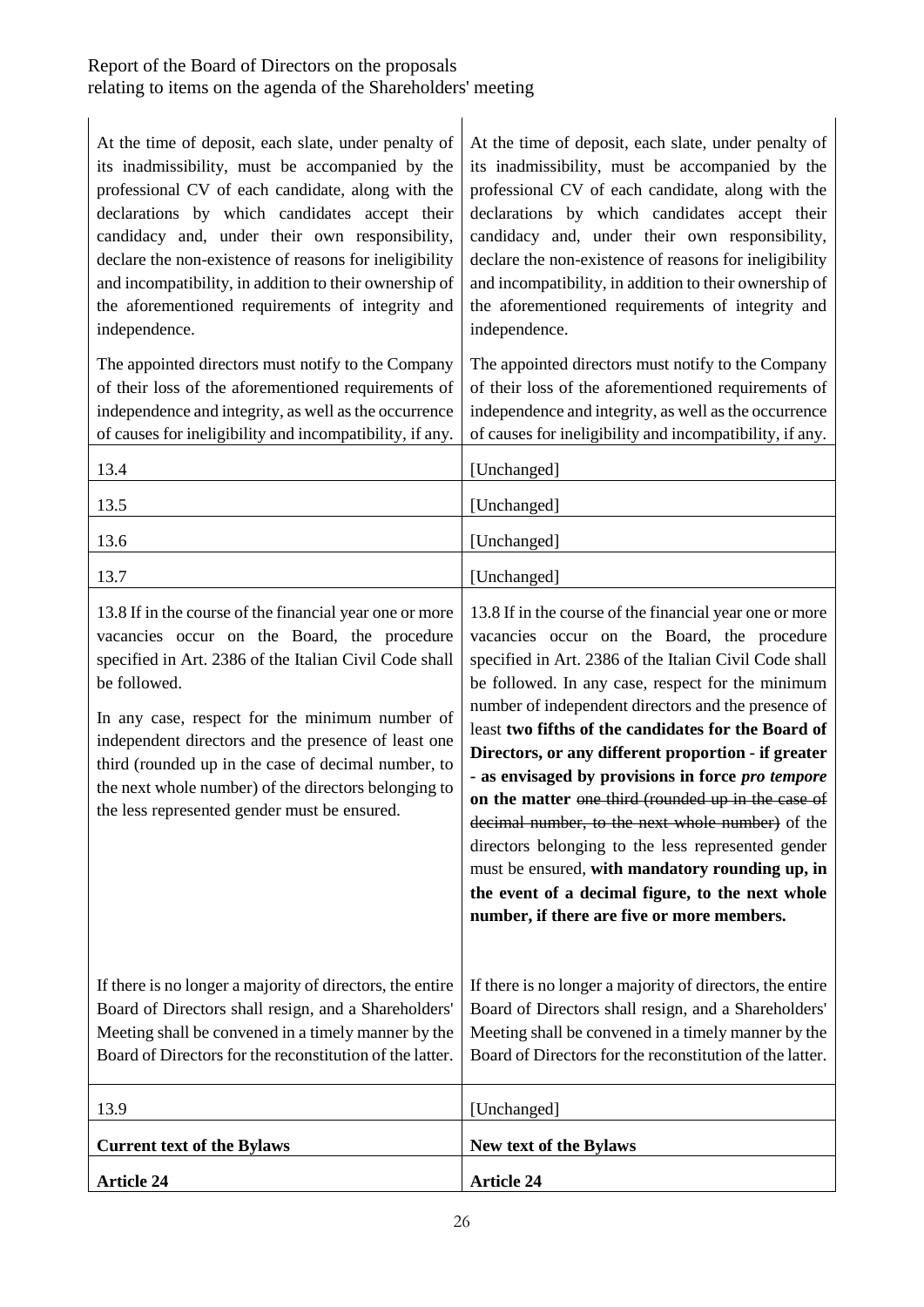| 24.1 | [Unchanged]                                                                                                                                                                                                                                                                                                                                                                                                                                                                                                         |
|------|---------------------------------------------------------------------------------------------------------------------------------------------------------------------------------------------------------------------------------------------------------------------------------------------------------------------------------------------------------------------------------------------------------------------------------------------------------------------------------------------------------------------|
|      | 24.2 The provisions of articles 13.3 and 13.8,<br>which aim to ensure that at least two-fifths of the<br>directors belong to the least represented gender,<br>shall apply as of the first renewal of the<br>administrative body after that appointed by the<br>Shareholders' Meeting of 2 April 2019. Up until<br>such time, also in the case of co-optation, the<br>composition of the Board of Directors shall<br>comply with the quota of at least one third<br>(rounded up to the next whole number in the case |
|      | of a decimal number).                                                                                                                                                                                                                                                                                                                                                                                                                                                                                               |

# <span id="page-26-0"></span>*3.3 Assessment of the Board of Directors on whether or not the right of withdrawal applies*

The proposed amendments do not come under any of the hypotheses of withdrawal under Article 2437, subsection 1 of the Italian Civil Code. It is therefore considered that shareholders not involved in approving the resolution concerning such amendments, shall not have the right of withdrawal.

### <span id="page-26-1"></span>*3.4 Proposed resolution on the third item on the agenda*

In light of the above, the Snam Board of Directors proposes that shareholders approve the following proposed resolution:

"*The extraordinary shareholders' meeting of Snam, having regard to the explanatory report by the directors published in accordance with Articles 125-ter of the CLF and 72 of the Issuers' Regulation and in compliance with Annex 3A to the Issuers' Regulations, with reference to the first item on the agenda in the extraordinary part*

### *RESOLVED*

- *1. to approve the amendment of Article 13 of the company's Bylaws and Article 24 of the company's Bylaws, as proposed by the Board of Directors;*
- *2. to confer upon the Board of Directors, and/or the Chief Executive Officer for it, with the right to use, in whole or in part, special attorneys to this end, all powers as may be required in order to fulfil the foregoing resolution and the consequent legislative and regulatory requirements, including, in particular, to fulfil all formalities necessary to ensure that it is registered with the Business Register in accordance with Article 2436 of the Italian Civil Code, the ability to make any non-substantial amendments and/or*